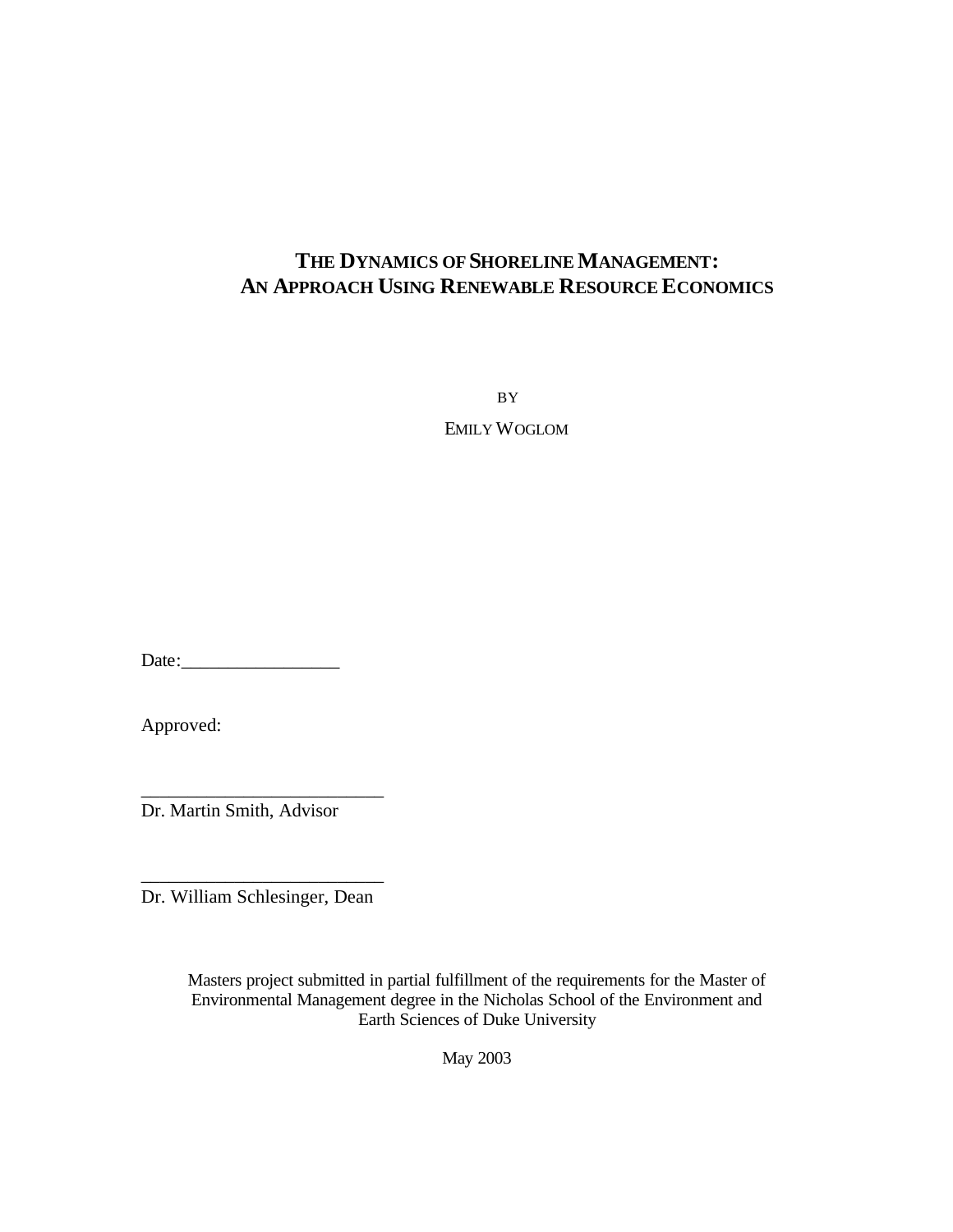#### Abstract

The combination of coastal development and naturally retreating shorelines in sensitive barrier island ecosystems has led to increased demand for shoreline management. The strategy of beach nourishment is commonly used to build an artificial beach in order to maintain recreational benefits and protect oceanfront property. A simulation model was developed to examine the costs and benefits associated with nourishment and to compare these with an alternate strategy of relocating coastal structures. This model uses principles of renewable resource economics to characterize the effect of the natural and anthropogenic rates of growth and decay on the net benefits of a beach. Hedonic property value studies of coastal areas were used to characterize some of the benefits of beaches. A regression analysis was performed to determine the structure of the cost curve for nourishment projects as a function of the volume of sand used. The results of the simulation model highlight the importance of considering the dynamics of these systems and the effects of each strategy over time. The relative efficiency of a repeated nourishment strategy is shown to depend on the frequency with which nourishments must be carried out. In addition, progress was made towards outlining the necessary components for modeling the optimal path of management decisions.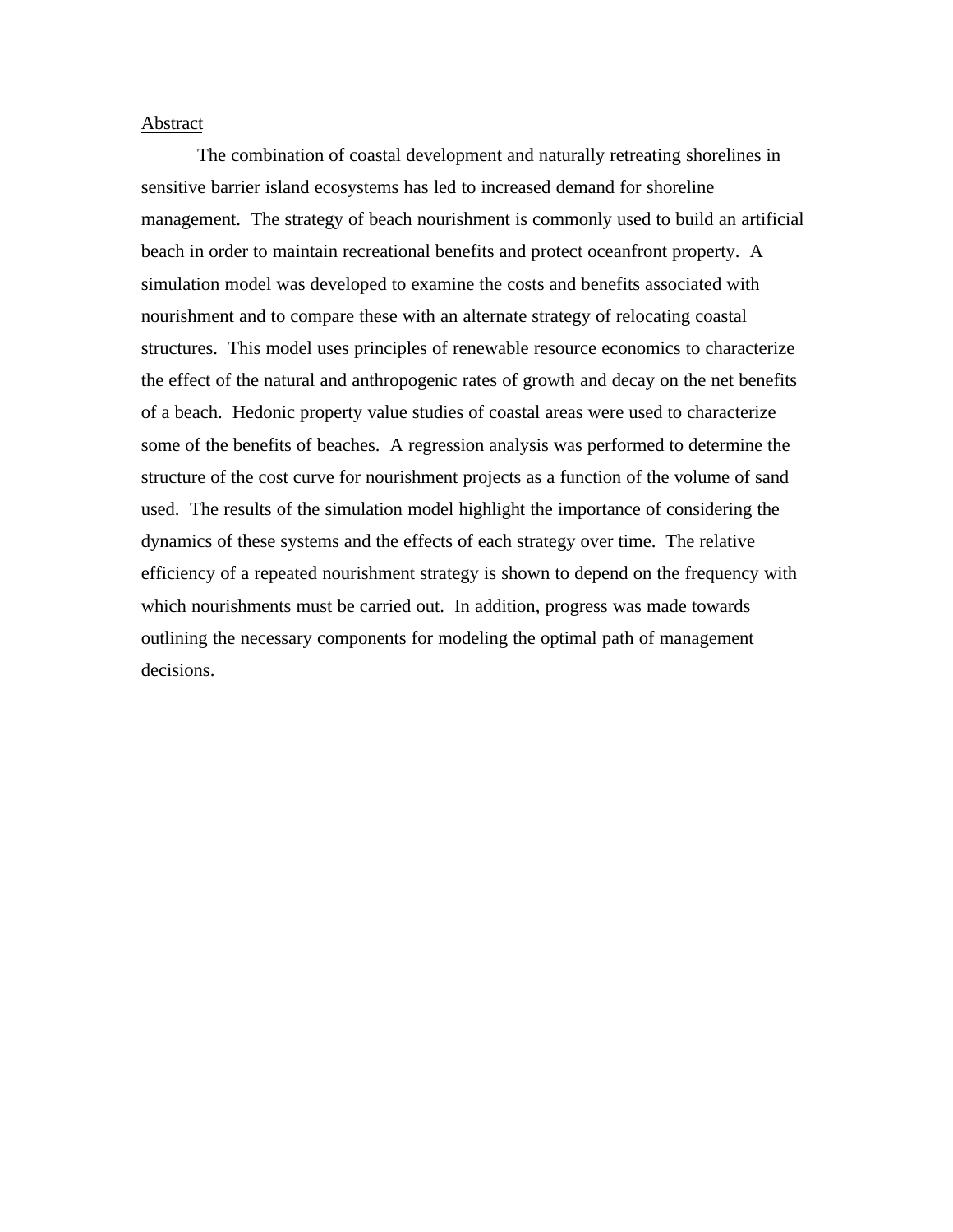#### Introduction

Beaches are important natural resources for both environmental and economic reasons. To take advantage of these resources people have been moving to and developing in coastal areas at an increasing rate. However, the continuing erosion of Atlantic and Gulf coast barrier island beaches has placed many coastal structures in harms way. The potential for property loss and damage due to flooding and erosion during coastal storms has led to the demand for shoreline management. In this study two management options, repeated nourishment and relocation of coastal structures, are discussed. The costs and benefits of these two strategies are evaluated using a dynamic renewable resource approach to management. A regression analysis is performed to characterize the costs of nourishment projects. Benefits for beaches are investigated using hedonic property value studies that establish the marginal implicit price of the beach as a function of its width. A simulation model is developed that combines the insights from the regression analysis, hedonic studies, and a systematic treatment of the intertemporal dynamics of beach systems and beach management strategies. Finally, the analysis allows for progress towards developing a dynamic optimization model of these management decisions.

## Beach Resources

The beaches that line the US Atlantic and Gulf coasts are the seaward edge of an almost unbroken chain of dynamic barrier islands that extend from the tip of Long Island to the Mexican border (Bush, Pilkey, and Neal, 1996). These beaches are important for both environmental and economic reasons. In 1982 Congress enacted the Coastal Barrier Resources Act (CoBRA) recognizing the importance of barrier island ecosystems that "provide habitats for migratory birds and other wildlife; and habitats which are essential spawning, nursery, nesting, and feeding areas for commercially and recreationally important species of finfish and shellfish, as well as other aquatic organisms such as sea turtles" (Coastal Barrier Resources Act, 97 P.L. 348; 98 Stat. 1653). A number of species that depend on healthy beach ecosystems, such as the piping plover and several species of sea turtles, are listed as endangered or threatened under the Endangered Species Act. In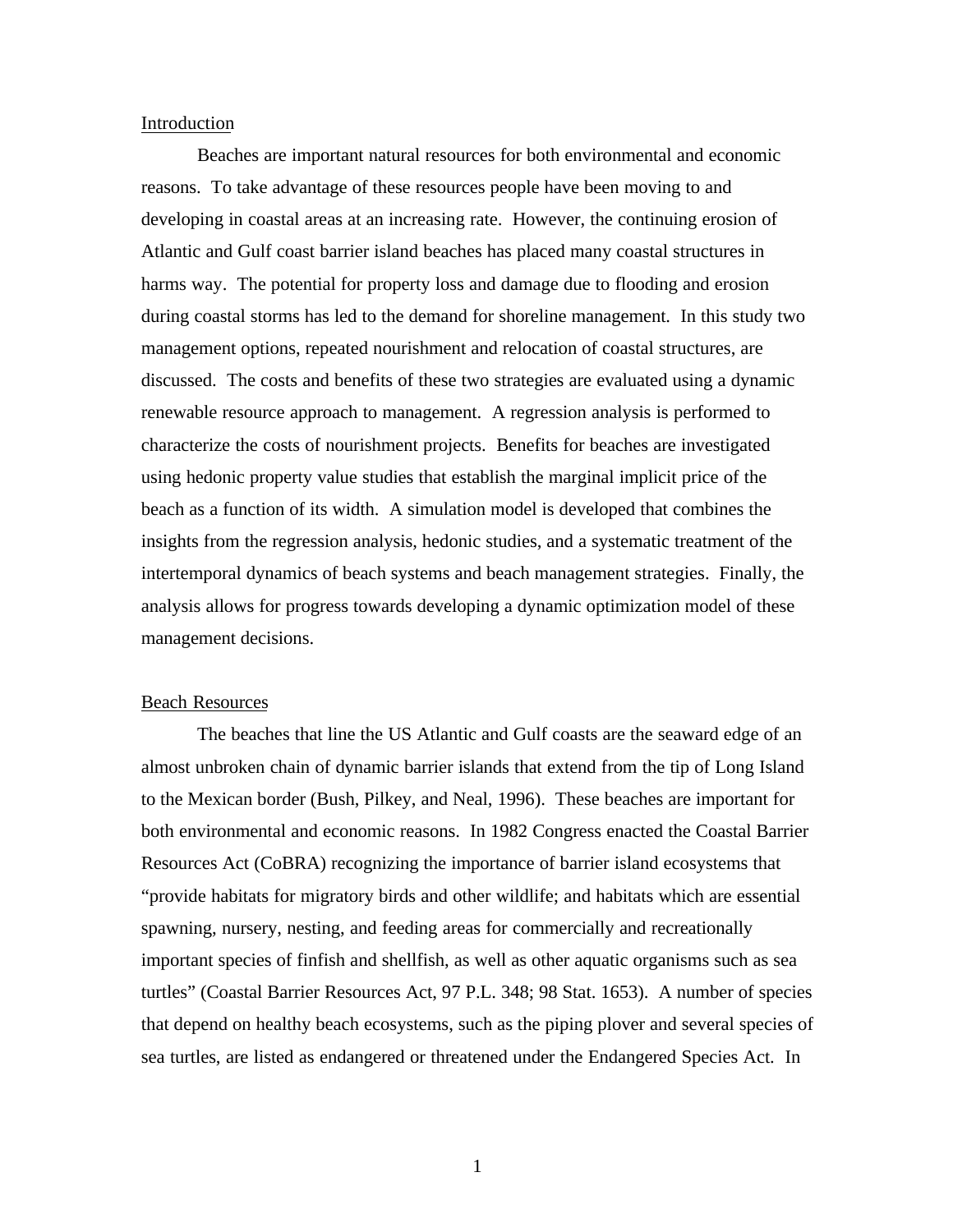fact, 45% of all species listed as endangered or threatened and 75% of listed mammals and birds rely on healthy coastal ecosystems (Heinz Center, 2000).

Although these environmental services have associated economic values, they typically provide non-use values that receive little consideration in coastal management. However, many of the most important non-market values of healthy beaches are use values and are reflected at least indirectly in property values. A sizeable tourist industry has developed around our society's desire to visit the beach. Wider beaches serve as recreational resources for walking, swimming, surf-fishing, boating, crabbing, and bird watching. In addition, healthy beaches decrease storm and flood risks to coastal development. A wider beach protects structures from high water levels and dissipates wave energy. Finally, beaches also provide aesthetic values for nearby property owners.

These valuable resources, however, are not static parts of the landscape and are subject to variation on a daily, yearly and interannual basis. Atlantic and Gulf coast barrier island beaches are dynamic features characterized by equilibrium profiles that are a function of local sediment supply, wave energy, currents, and tidal forces (National Research Council [NRC], 1990). Beach widths vary seasonally with changing weather and wave conditions (NRC, 1990). During the winter months, when coastal storms and large waves are frequent, sand is moved off shore and beach widths are generally diminished. Calmer summer conditions promote the landward transport of sand and beach recovery. Beach widths also change dramatically in response to extreme weather events such as hurricanes. Sand is again moved off shore as a result of the higher water levels and increased wave energy and then returned to the beach during calmer periods (NRC, 1990).

Long-term changes in shore profiles are of greatest concern to coastal property owners. The landward migration of shorelines can be induced by sea level rise, local land subsidence, and human induced changes in the alongshore transport of sediment (NRC, 1990). What is often called shoreline erosion is more appropriately termed shoreline retreat. As sea level rises the interactions between waves, currents, and gravity shift landward resulting in a migration of the equilibrium shore profile. In the absence of coastal development the beach migrates landward, changing location but retaining its shape. The presence of coastal structures interferes with this migration and, as the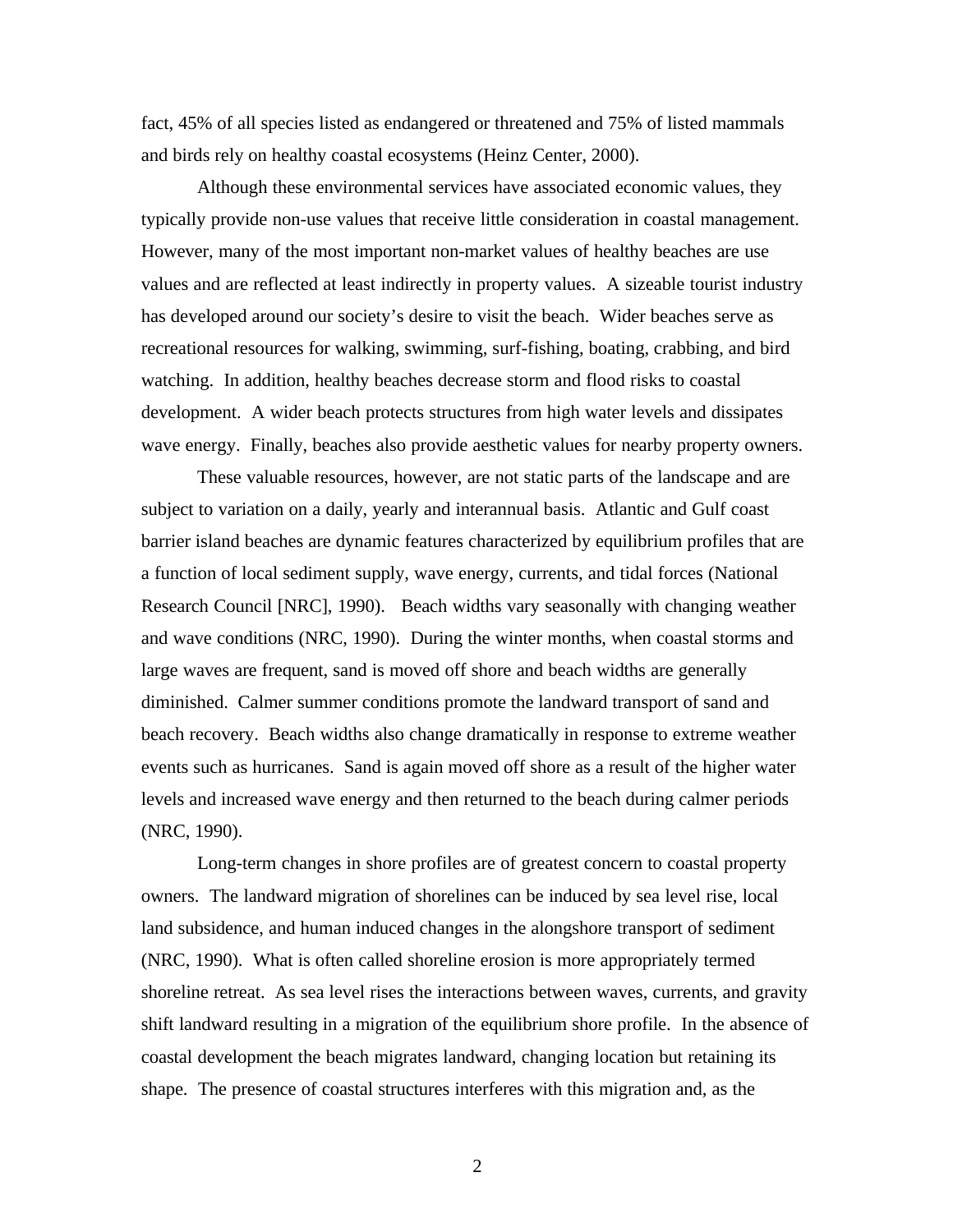shoreline shifts, the beach narrows and the water's edge approaches and threatens development. Congress recognized the tension between the natural processes and development of these islands in enacting CoBRA which states that "costal barriers serve as natural storm protective buffers and are generally unsuitable for development because they are vulnerable to hurricane and other storm damage and because natural shoreline recession and the movement of unstable sediments undermine manmade structures" (NRC, 1990).

# Coastal Development

Despite the continued risks, development and recreational use in coastal areas has increased dramatically over the last 50 years (Heinz Center, 2000). Over that time average incomes and car ownership increased while transportation infrastructure and access to coastal areas improved (Heinz Center, 2000). Combined with increases in leisure time, these trends led to a significant rise in people traveling to the coasts for recreation. Approximately 180 million Americans spend \$74 billion on visits to ocean and bay beaches each year (Heinz Center, 2000). Many seaside communities have changed from small fishing villages to major tourist resorts. As a result, construction in flood and erosion prone areas has increased, as have the costs of damages to those structures.

Approximately 350,000 structures are currently within 500 feet of coastline in the continental U.S. and Hawaii (Heinz Center, 2000). This accounting excludes structures in densely developed coastal cities where the majority of buildings are protected from erosion. Approximately 85,000 homes that are situated on low lying land or bluffs are projected to erode into the ocean or great lakes over the next 60 years – approximately 1,500 homes per year (Heinz Center, 2000). The loss of these homes is likely to cost, on average, \$530 million each year (Heinz Center, 2000).

# Shoreline Management

There are several strategies for protecting coastal structures from shoreline retreat. The primary ones discussed here are soft stabilization of the beach and relocation of threatened structures. Soft stabilization refers primarily to beach nourishment. Sand is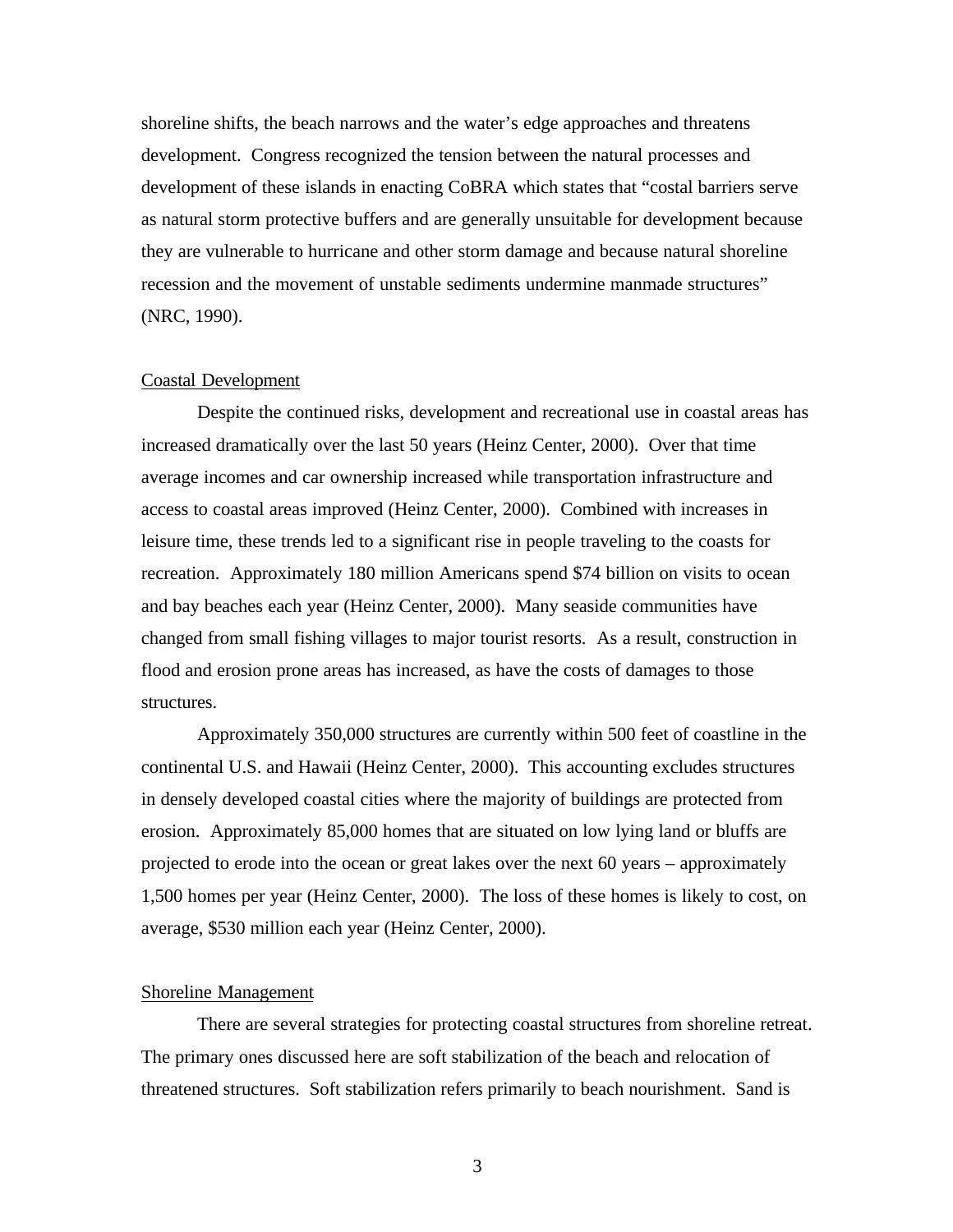dredged from an offshore borrow site and used to build an artificial beach in front of threatened structures. If it is assumed that the first coastal storm after a nourishment project redistributes the sand so that it assumes the same shape as the equilibrium profile, then the extra width added to the beach is a function of the total volume of the project, the length of beach that is nourished and the water depth at which there is no significant movement of sediments by wave action, the so called "closure depth" (NRC, 1995).

As nourishment preserves the physical presence of the beach, it has become an increasingly popular option for coastal communities. However, erosion continues, making nourishments temporary solutions. In fact, some studies suggest that the profile of the artificial beach is out of equilibrium with the near-shore forces, and that as a result erosion of nourished beaches may occur more rapidly than for natural beaches. The duration of time before the artificial beach is lost has been highly variable along the East Coast; 26% of nourished beaches were effectively gone in less than 1 year and 62% lasted between 2 and 5 years (Pilkey and Dixon, 1996).

Given the need for maintenance and renourishment, beach nourishment can be quite costly as a long-term strategy. Between 1950 and 1993, the Army Corps of Engineers spent approximately \$700 million (expressed in 1993 dollars) to nourish 200 miles of U.S. coast (Heinz Center, 2000). The continued maintenance and renourishment costs for these projects are estimated to be \$300,000 per year per mile of beach (Heinz Center, 20000). A recent study by the H. John Heinz III Center for Science, Economics, and the Environment (Heinz Center) found that projected erosion damages exceeded nourishment costs in only 10% of the Atlantic and Gulf coastal counties that were studied (2000).

Many people oppose nourishment because it has the potential to create significant environmental impacts in the surrounding ecosystems. These include threats to whales, dolphins, and porpoises that feed in offshore dredging areas (Associated Press, 2001) and adverse effects for seagrass beds that serve as protective environments for the larval development of a variety of marine species (National Oceanic and Atmospheric Administration [NOAA], 2002). As sand is placed on the beach, worms, clams, and crabs are buried. This, in turn, affects migratory birds and young fish that feed on these organisms. Harmful impacts to benthic organisms can also result from the increased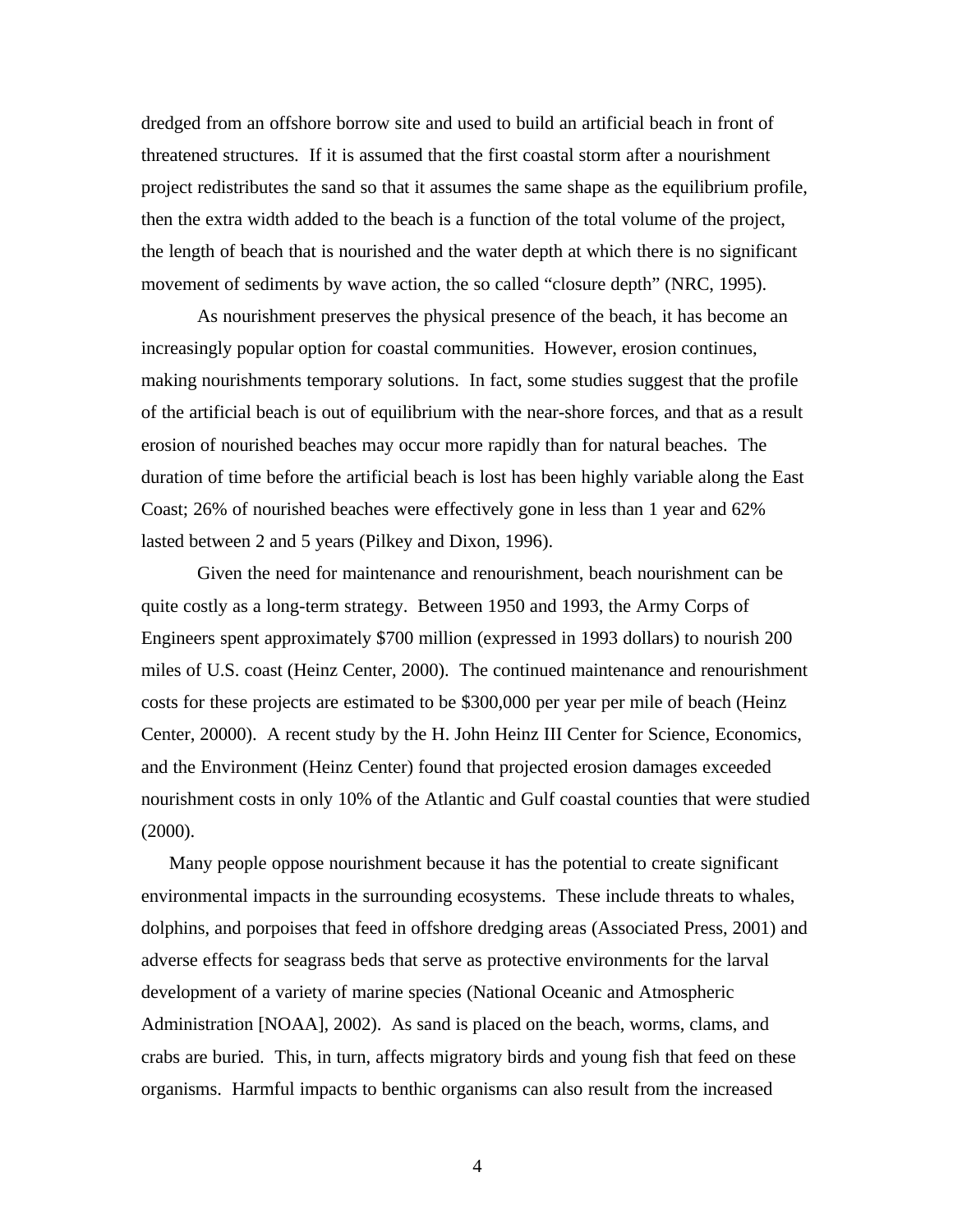sediment and turbidity produced in the surf zone from the dredge and fill activities (NOAA, 2002). Significant threats exist for already threatened and endangered sea turtles. One potential impact is the incorporation of long-lived pollutants into turtle eggs after they are brought on shore by a nourishment project (Associated Press, 2001). Also, failed turtle nesting seasons may occur as a result of the changes in sand quality and grain size (Pilkey, 2002). In addition, artificial beach profiles that are in disequilibria with the surf zone forces that shape them often lead to large erosion scarps. These erosion scarps are like small cliffs that form in the sand and can prevent turtles from accessing appropriate nesting sites further inland (Pilkey, 2002).

An alternate strategy for protecting coastal structures from shoreline retreat is the removal or relocation of the structures themselves. This is particularly applicable in areas where the narrowing of the beach is due to sea level rise induced landward migration. In these cases, relocation recognizes the potential to maintain a beach simply by relocating structures away from it. This is the most environmentally friendly solution in that the physical presence and biological integrity of the beach and surrounding ecosystems are preserved. Already, some costal areas are encouraging relocation through zoning laws that require property lots of a certain depth to allow for the landward relocation of structures (Heinz Center, 2000).

# Beaches as Renewable Resources

In considering the different approaches to shoreline management it is useful to frame the problem as a question of dynamic renewable resource management. Renewable resources, such as fish stocks and harvested forest stands, exhibit significant rates of growth and depletion within economic timeframes (Conrad, 1999). Optimal management of these resources must take into account these processes of change as well as the costs and benefits associated with different management strategies.

Framed in these terms, beaches exhibit growth through management decisions over nourishment and relocation. The depletion of the beach is simply erosion. As with other renewable resources the state of the resource in any given year is dependent on the choices and changes made to it in the previous years. Beaches are unlike renewable resources like fish and forests in that they are physical systems governed by physical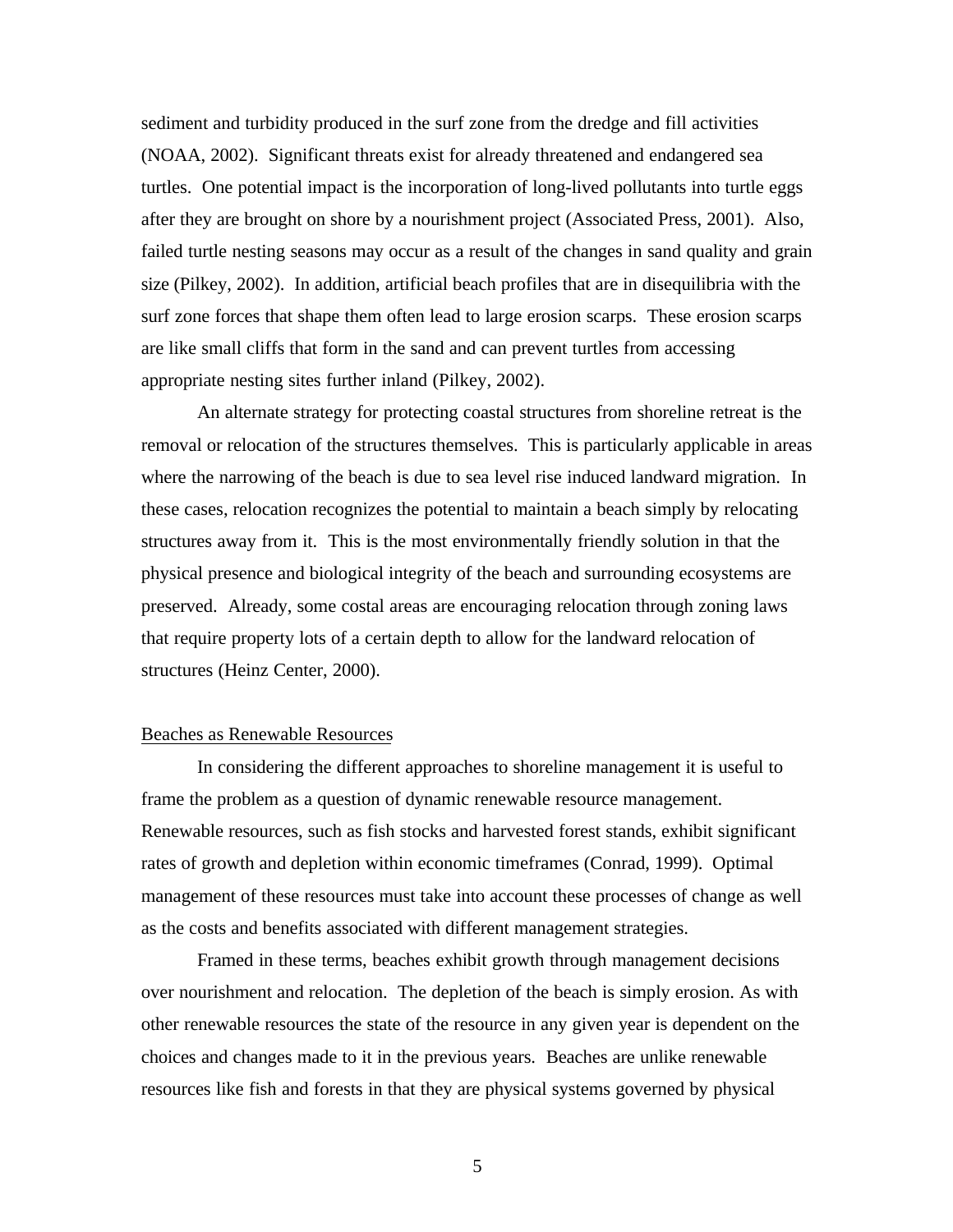processes as opposed to biological ones. In addition, for most renewable resources, the anthropogenic influence enters in on the side of depletion of the resource through harvest. For beaches, the anthropogenic influence is on growth. However, decisions about nourishment can also affect erosion rates. A final distinction between beach systems and other renewable resources is that, for beaches, benefits stem from the stock of the resource. For more traditionally considered renewable resources, benefits come primarily from the "flow" of the resource and only sometimes from the stock.

The usefulness of considering beach systems in terms of a dynamic renewable resource management problem comes from the emphasis that this places on determining the optimal path for resource management. In addition to trying to optimize the benefits drawn from the system, this approach recognizes the connection between actions taken in one time period and the state of the resource and rates of change in the next time period.

What follows is an attempt to model the beach as a renewable resource. This involves considering the strategies of repeated nourishment and relocation over a certain time horizon with attention to the intertemporal forces that affect the state of the beach. For each strategy, benefits of the beach are calculated over time, as are the costs of each management approach. From this, the present value of the net benefits for each management strategy can be compared.

### Evaluating the Benefits of Beaches

The benefits associated with management through nourishment or relocation are due to increasing or preserving the presence and width of a beach. These benefits have been measured a number of ways including using travel costs methods, contingent valuation surveys, and hedonic property value studies (NRC, 1995).

The last of these, hedonic property value studies, is based on the idea that some benefits are capitalized into the price of coastal properties and these studies can tease out the marginal implicit price associated with beach amenities. However, the studies discussed here are limited to considering only private use values that are capitalized into the value of coastal properties. Public goods, such as habitat and biodiversity protection, are not accounted for. Nor are the private benefits experienced by day visitors or other tourist related businesses outside of residential areas.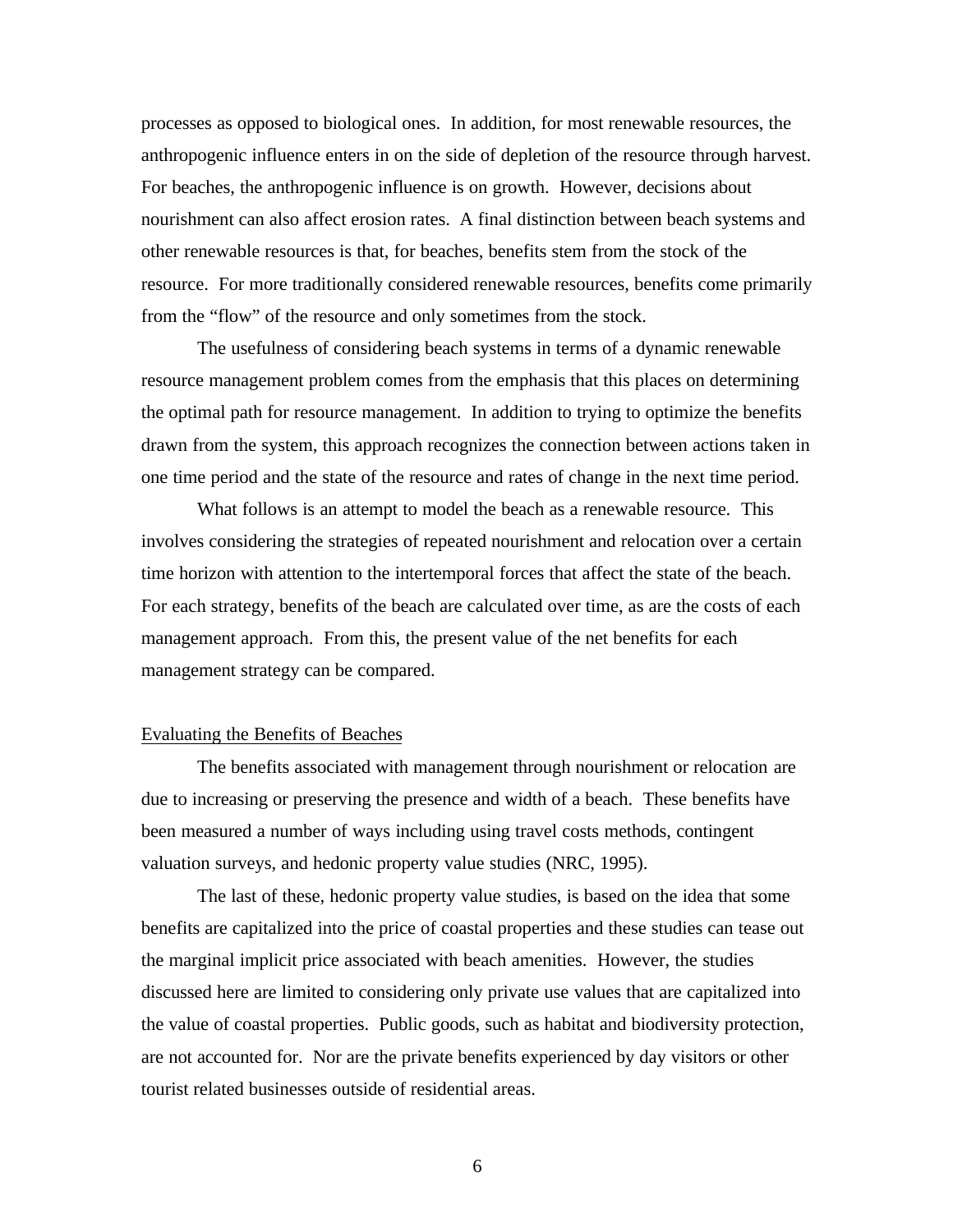#### Hedonic Property Value Models

All hedonic property value studies are based on the premise that differences in housing prices correspond to differences in the quantities of various housing characteristics (Freeman, 1993). The basic theory of rents specifies that the price of a piece of land is equal to the present value of the stream of rents produced by that land. As productivity of land varies, so does the price (Freeman, 1993). Therefore, the price of a given piece of land can be seen as a function of the different productivity enhancing characteristics that it possesses. These could be structural characteristics, neighborhood characteristics, or even environmental characteristics. Regression models that predict housing prices based on the different bundles of these characteristics can be used to tease out the marginal implicit price of environmental goods. In a market equilibrium the marginal implicit price associated with an environmental good is equal to the marginal willingness to pay for the good (Freeman, 1993). A number of these studies have looked at coastal housing markets to determine willingness to pay for beach amenities. Table 1 summarizes eight of these studies. Varying in the geographical location as well as the type of shoreline (ocean coast, gulf coast, lake shore), all eight provide evidence that shoreline amenities are positively related to housing prices.

The majority of studies have looked at proximity measures such as distance to the beach, water frontage and water views. The analyses by Brown and Pollakowski (1977); Edwards and Gable (1991); Milon, Gressel, and Mulkey (1984); Parsons and Powell (2001); Parsons and Wu (1991); and Wilman (1981) all found a negative and significant relationship between distance and housing prices. This indicates that people are willing to pay more to be closer to the shore. Several of these studies also found significant relationships indicating that home buyers will pay more for houses that have water views (Edwards and Gable, 1991; Milon, Gressel, and Mulkey, 1984; and Parsons and Wu, 1991) or that are located on waterfront lots (Edwards and Gable, 1991; Parsons and Powell, 2001; Parsons and Wu, 1991).

Four of the studies listed in Table 1 go beyond proximity related amenities to consider the quality or quantity of the beach or shorefront recreational area. Wilman's (1981) study of Cape Cod housing prices looked at the marginal implicit price of the presence of debris on the beach as a way of measuring the quality of beach areas. The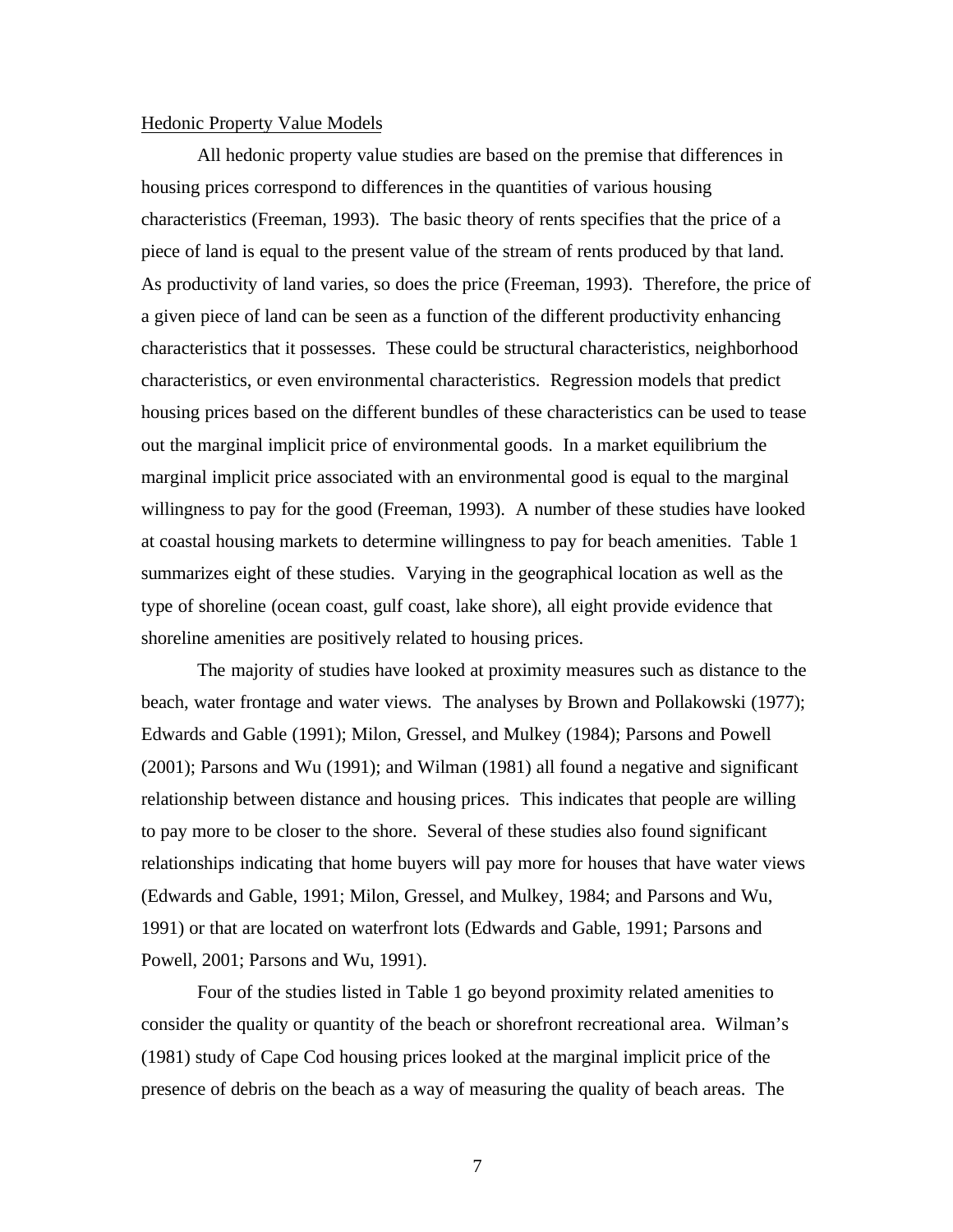| <b>Authors</b>     | Dist.<br><b>Study Area</b><br>Frontage |                                           | <b>View</b> | <b>Other Amenity</b> |                          |
|--------------------|----------------------------------------|-------------------------------------------|-------------|----------------------|--------------------------|
|                    |                                        |                                           |             |                      | <b>Variable</b>          |
| Brown and          | Seattle, WA                            | $\left( -\right)$                         | NA          | NA                   | Width of lake shore      |
| Pollakowski (1977) | Lakeshore                              |                                           |             |                      | open space               |
|                    |                                        |                                           |             |                      | $^{(+)}$                 |
| <b>Edwards</b> and | South Kingstown, RI                    | $\left( -\right)$<br>$^{(+)}$<br>$^{(+)}$ |             | NA                   |                          |
| Gable              | Ocean coast                            |                                           |             |                      |                          |
| (1991)             |                                        |                                           |             |                      |                          |
| Milon, Gressel,    | Apalachicola Bay, FL                   | $\left( -\right)$                         | $(+)^{*}$   | $(+)$                | NA                       |
| and Mulkey (1984)  | Gulf coast                             |                                           |             |                      |                          |
| Parsons and        | Sussex County, DE                      | $\left( -\right)$                         | $(+)$       | <b>NA</b>            | NA                       |
| Powell             | Ocean coast                            |                                           |             |                      |                          |
| (2001)             |                                        |                                           |             |                      |                          |
| Parsons and Wu     | Anne Arundel County,                   | $\left( -\right)$                         | $(+)$       | $(+)$                | NA                       |
| (1991)             | <b>MD</b>                              |                                           |             |                      |                          |
|                    | Chesapeake Bay                         |                                           |             |                      |                          |
| Pompe and          | Surfside Beach and                     | $(-)^{**}$                                | $(+)$       | $(+)$                | Beach width at high tide |
| <b>Rinehart</b>    | Garden City, SC                        |                                           |             |                      | $^{(+)}$                 |
| (1994)             | Ocean coast                            |                                           |             |                      |                          |
| Pompe and          | Seabrook Island, SC                    | $(-)^{**}$                                | <b>NA</b>   | $(+)$                | Beach width at high tide |
| <b>Rinehart</b>    | Ocean coast                            |                                           |             |                      | $^{(+)}$                 |
| (1999)             |                                        |                                           |             |                      |                          |
| Wilman             | Cape Cod, MA                           | $\left( -\right)$                         | NA          | <b>NA</b>            | Presence of debris on    |
| (1981)             | Ocean coast                            |                                           |             |                      | heach                    |
|                    |                                        |                                           |             |                      | $\left( -\right)$        |

**Table 1: Results of Hedonic Studies in Coastal Areas**

\* insignificant at researchers' threshold level

\*\* interaction term of beach width \* distance to nearest beach

author's results showed a negative relationship, indicating higher property values for houses near better quality beaches.

Of particular interest are attempts to measure the value associated with additional beach width. Unlike measures of distance, view, and frontage, beach width not only captures the recreational benefits associated with a larger area, it also reflects the protection that an additional foot of beach provides for coastal structures. For decisions about setback regulations, whether or not to carry out beach nourishments, and how large any given nourishment project should be, it is the willingness to pay for beach width that is perhaps most relevant.

Brown and Pollakowski (1977) looked at a similar issue by considering the width of open space along lakeshore areas. Their results show a positive relationship between lakeshore open space and housing prices, reflecting recreational values similar to what we might expect in beach communities. However, their study does not capture benefits provided by beaches in the reduction of erosion and storm risks. Only two studies by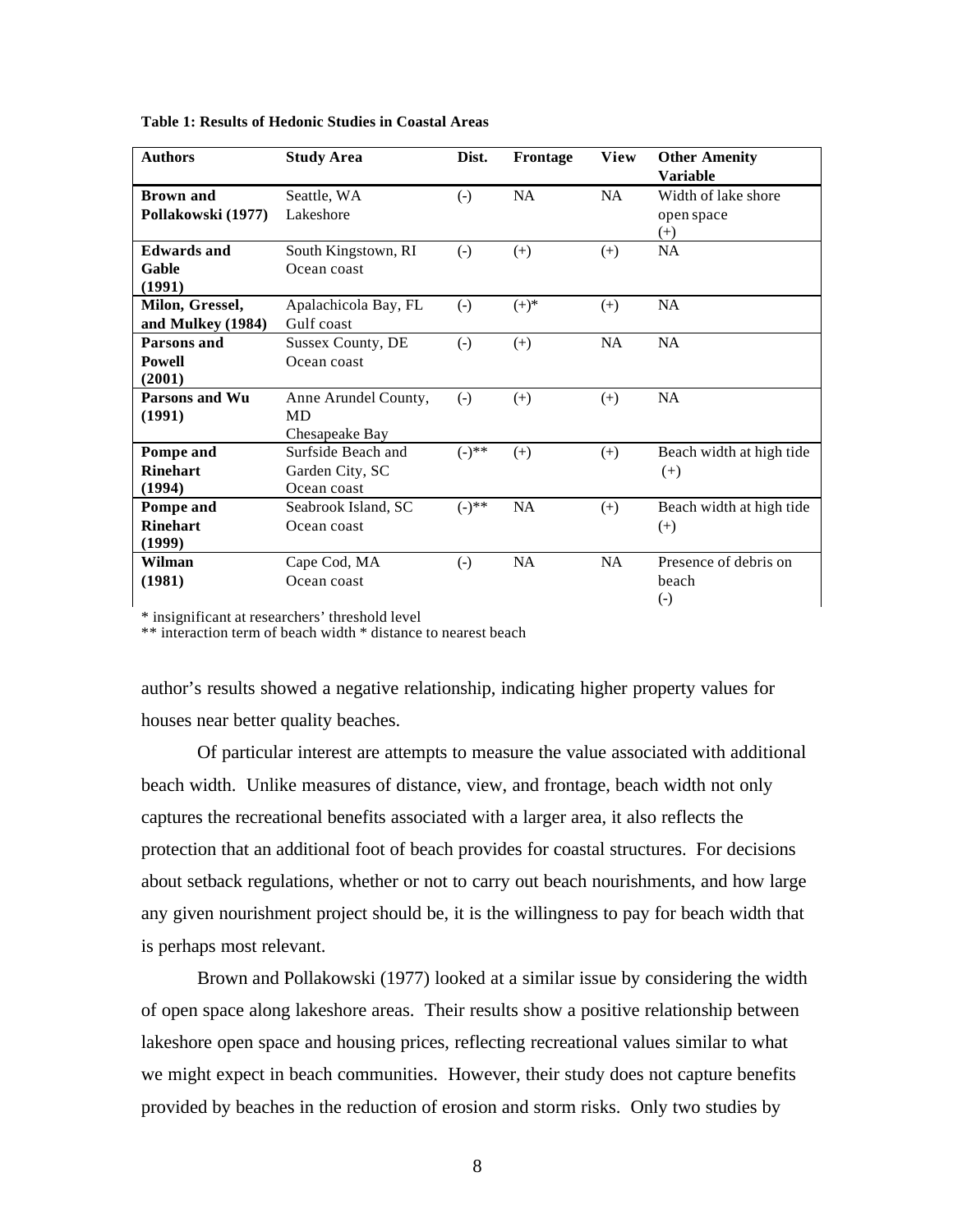Pompe and Rinehart (1994 and 1999) look specifically at the variation in property values as a function of beach widths.

The study published by Pompe and Rinehart in 1994 analyzed actual transaction data for 385 houses sold between 1983 and 1991 in the residential communities of Surfside Beach and Garden City, South Carolina. A quadratic Box-Cox transformation showed optimal functional form corresponding to the double-log. Using this functional form, a model was built considering various structural characteristics as well as beach width, ocean frontage, and water views. Several measures of beach width were investigated including width at high tide, low tide, and sand volume. Width at high tide was found to be the best estimator in terms of  $R^2$  and t values. Measures of beach width were taken in the spring of 1989. An interaction term of beach width and distance to the nearest beach was also included to capture the recreational benefit from wider beaches. Neighborhood and locational variables were ignored as the two communities were presumed to be sufficiently similar in these characteristics. All coefficients had the expected signs.

The 1994 study produced a coefficient for beach width of 0.2632. The double log model corresponds to constant elasticity so that a marginal increase in beach width of one percent corresponds to a 0.26% increase in value. For beach nourishment, non-marginal changes are more likely to interest policy makers. For a non-marginal change, although the percent changes are not tied to the starting values, we do not simply multiply 0.26 by the percentage increase. For example, a doubling of beach width is associated with a multiplicative change in property value of  $2^{0.2632}$ . This is equivalent to a 20% increase in property value.

A similar study published by Pompe and Rinehart in 1999 considered the private community of Seabrook Island, South Carolina. Transaction data for 238 developed and 297 vacant lots were analyzed with respect to beach width, water frontage and view, as well as an interaction term of beach width and distance to the beach. Width at high and low tide were considered as well as a five-year average beach width. Again, high tide width was selected as it provided the highest  $R^2$  value. Pompe and Rinehart used the same procedure for determining functional form and again settled on a double log model.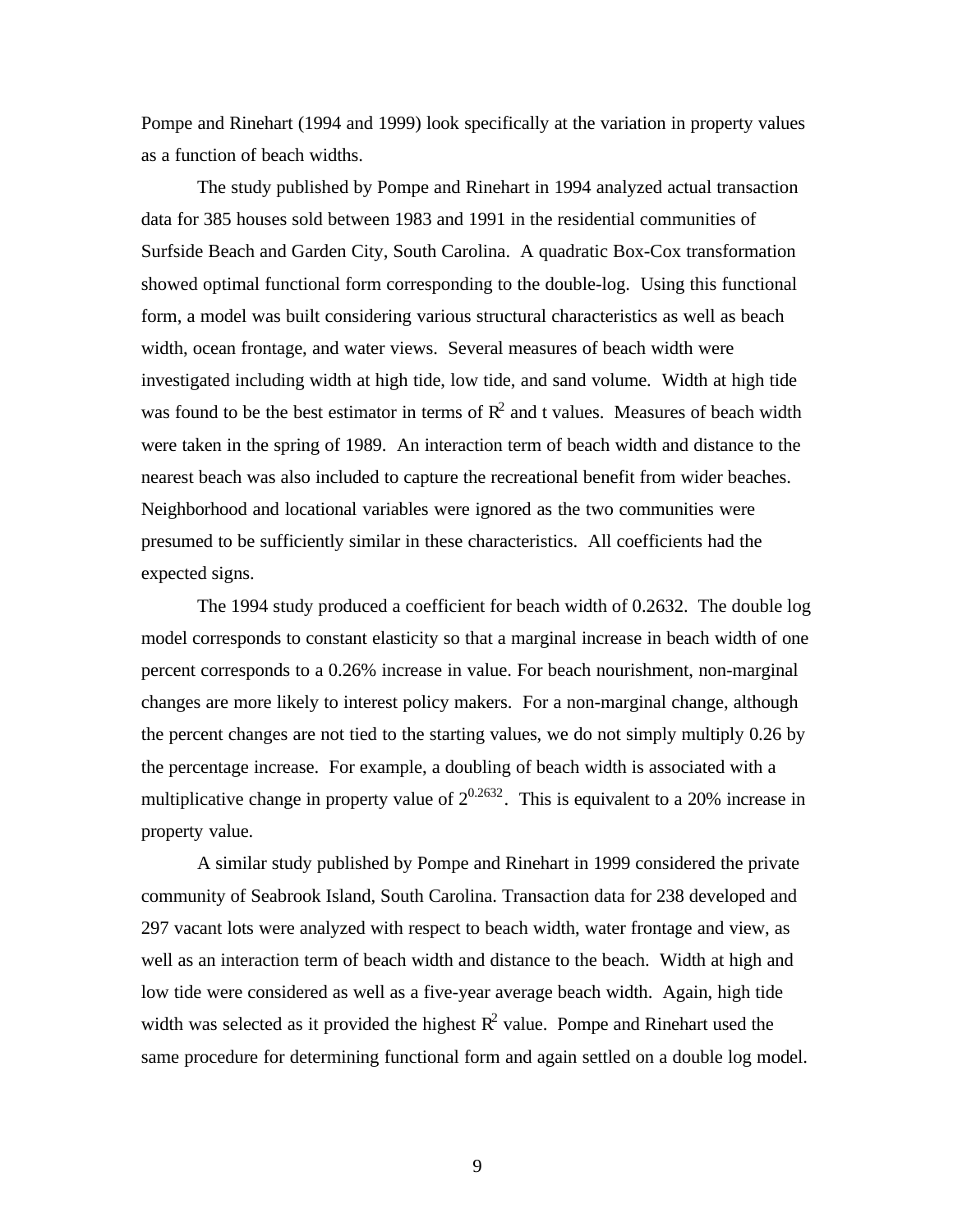In this study the coefficient for beach width was estimated to be 0.134 for developed lots and 0.304 for vacant lots. As such, a doubling in beach width corresponds to an increase in property value by a factor of  $2^{0.134}$  or 10% for developed lots and  $2^{0.304}$ or 23% for vacant lots. The fact that the value of vacant lots rises at a greater rate with increasing beach width may simply reflect the fact that there are fewer components involved in the value of a vacant lot.

In using these studies it is important to note that beach width is a temporal characteristic that varies naturally and through management over time. Property values, on the other hand, are expressed in terms of the present value sum of the infinite stream of benefits that a given piece of property is expected to generate. In order to use property values to evaluate the marginal implicit price of a beach these two timescales need to be reconciled. In developing the model that follows, the time scale of a single year is used. Property values are expressed in terms of the yearly rental value and beach widths are expressed in terms of yearly average width at high tide.

Using these hedonic studies the changes in benefits associated with a management strategy designed to produce a given change in beach width can now be estimated. In order to evaluate the relative economic efficiency of nourishment and relocation one must also be able to estimate the costs associated with these two management strategies.

### Costs of Nourishment

The cost of an individual nourishment project consists of paying for the labor and capital to carry out the project. Project costs are thought to vary as a function of the size of the project, both in terms of the volume of sand placed on the beach as well as the length of the beach to be nourished. Other factors, such as the method of sand emplacement, the location of the sand borrow site, or other location specific costs, may also influence the total cost of a project.

Using data from the Program for the Study of Developed Shoreline at Duke University, a regression analysis was performed to characterize the costs of a nourishment project as a function of the volume of sand used and the length of the nourished beach. The data set included information on project costs, total sand volume, and length of nourished beach for 132 different nourishments performed at different sites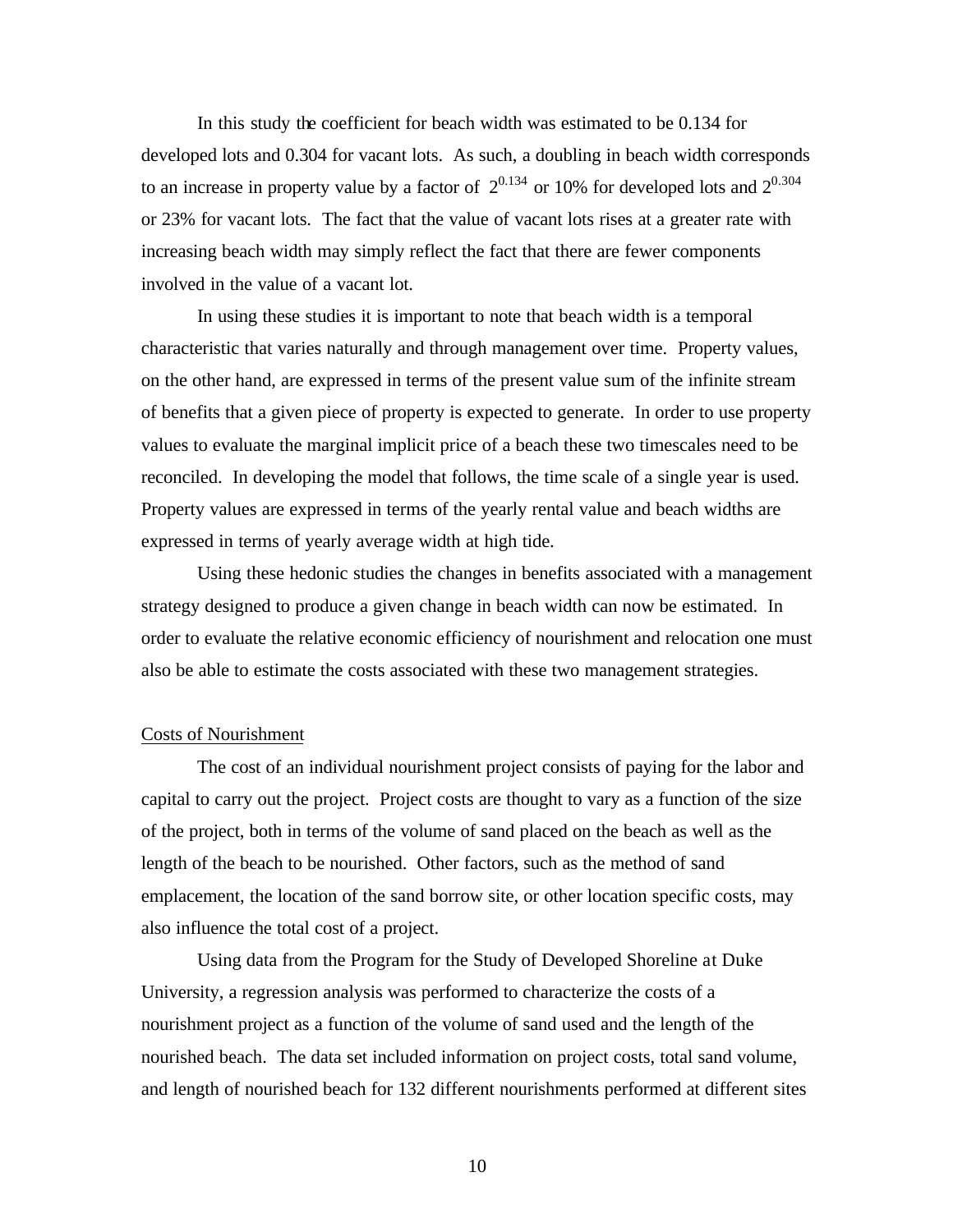along the US Atlantic and Gulf coasts over the last 50 years. As shown in Table 2 the mean project used 19,909,239 ft<sup>3</sup> of sand to nourish 10,429 ft of beach. Depending on the individual beach profile and closure depth, this would correspond to adding somewhere between 80 and 160 ft of width to the beach (NRC, 1995). All costs are reported in 2002 dollar values and the average project cost was \$4.6 million.

| <b>Table 2: Nourishment Dataset</b> |             |                         |               |  |  |
|-------------------------------------|-------------|-------------------------|---------------|--|--|
|                                     | Length (ft) | Volume $\text{fft}^3$ ) | Cost (2002\$) |  |  |
| <b>Minimum</b>                      | 100         | 2,430                   | 942           |  |  |
| 1 <sup>st</sup> Quartile            | 2,588       | 3,780,000               | 990,524       |  |  |
| Mean                                | 10,429      | 19,909,239              | 4,623,636     |  |  |
| Median                              | 7,140       | 7,101,000               | 1,976,220     |  |  |
| 3rd Quartile                        | 15,250      | 25,565,152              | 6,124,956     |  |  |
| <b>Maximum</b>                      | 47,520      | 162,000,000             | 57,832,988    |  |  |
| <b>Total N</b>                      | 132         | 132                     | 132           |  |  |
| <b>Standard Deviation</b>           | 10,491      | 26,947,778              | 6,867,003     |  |  |

An all subsets model selection process was run and models were evaluated on the basis of Mallows Cp and Bayesian Inference Criteria (BIC). Several of the top performing models were then further compared in terms of coefficient p-values and residual plots. The final model selected is shown below with standard errors in parenthesis beneath each regression coefficient. In this model volume is in units of 1000  $ft<sup>3</sup>$  and length is in units of 1000 ft.

Est. mean ln 
$$
(Cost) = 3.0656 + 2.0319
$$
 \* ln  $(Volume)$ -1.1589\* ln  $(Length)$   
\n(1.4411) (0.4079) (0.4670)  
\n+ 0.1274\* ln  $(Volume)$  \* ln  $(Length)$ -0.0831\*  $(ln (Volume)$ )<sup>2</sup>  
\n(0.0528) (0.0280)  
\n $\hat{\mathbf{s}} = 0.68$  on 126 degrees of freedom

Exploratory analysis of the data showed increasing variance as the volume and length of the nourishment project increased. A log transformation was performed on all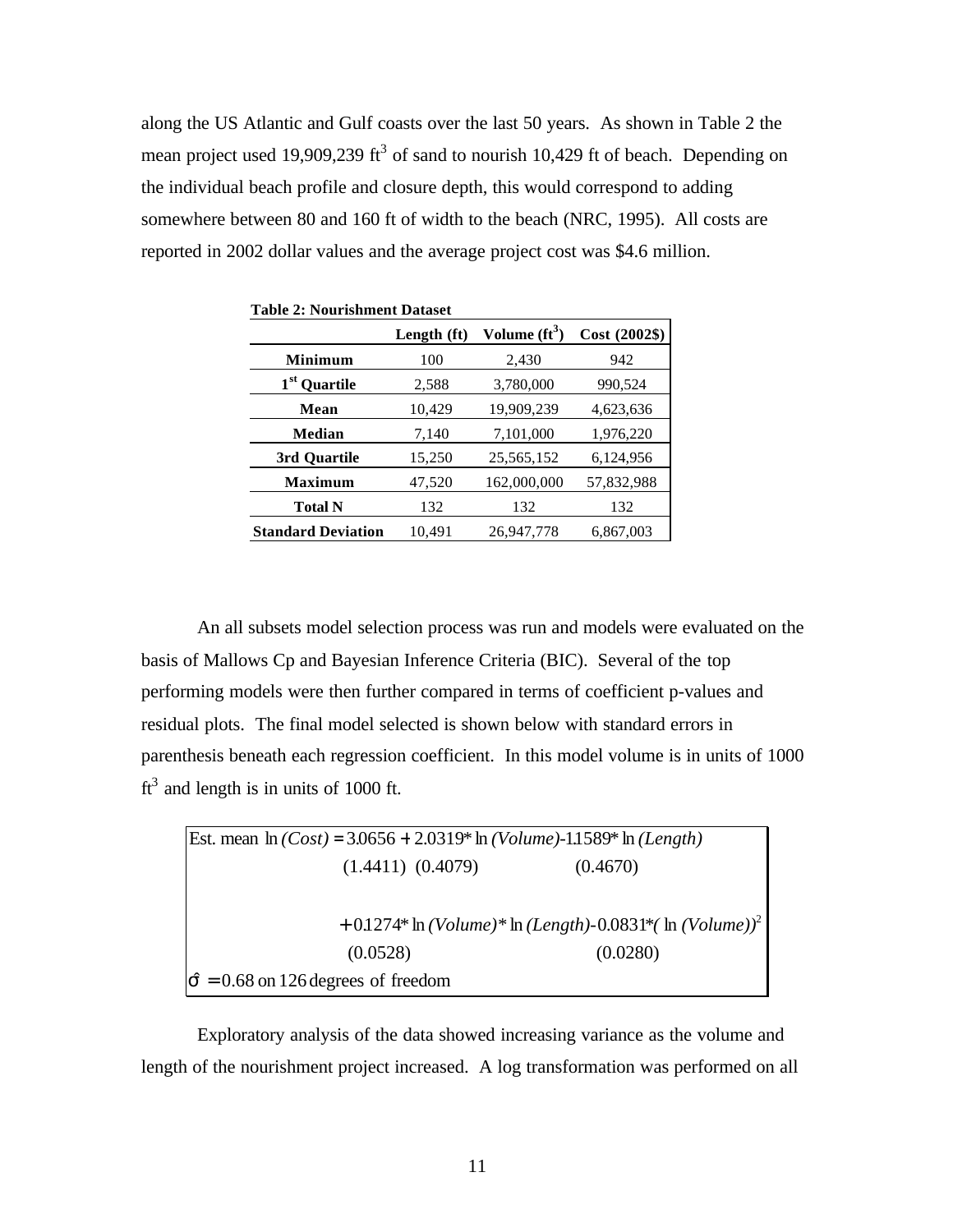variables. This improved the distribution of the data as shown in the plot of residuals vs. fitted values for the above model shown in Figure 1.

The model suggests that both volume and length are important in explaining the variation in nourishment project costs. The squared term reflects the fact that volume enters into the model in a non-linear way. As volume changes the relationship between cost and volume changes. The interaction term for volume and length suggests that the changes in cost associated with one factor cannot be interpreted independently of the other. In addition, volume and length are correlated and for a project of a given volume there is a limited range of lengths over which these results make sense.



*Figure 1: Residuals vs. Fit from Nourishment Cost Regression*

The residual plot for the model above also shows a scarcity of points at low values of the fitted model (see Figure 1). Four points stand out that correspond to projects with volumes of less than  $160,000$  ft<sup>3</sup>. The scarcity of points in this range suggests that there is very little data to characterize nourishment costs for smaller projects. If the goal of this analysis is limited to trying to predict the range of nourishment costs for a particular project, it may be appropriate to limit the analysis and only consider larger, more typical projects. To do this the four low volume projects were removed from the data set and the remaining data were analyzed again using an all subsets model selection process.

For this restricted data set the model that performs the best according to Mallows Cp and BIC is simply a function of volume. Volume is again in units of 1000  $\text{ft}^3$ .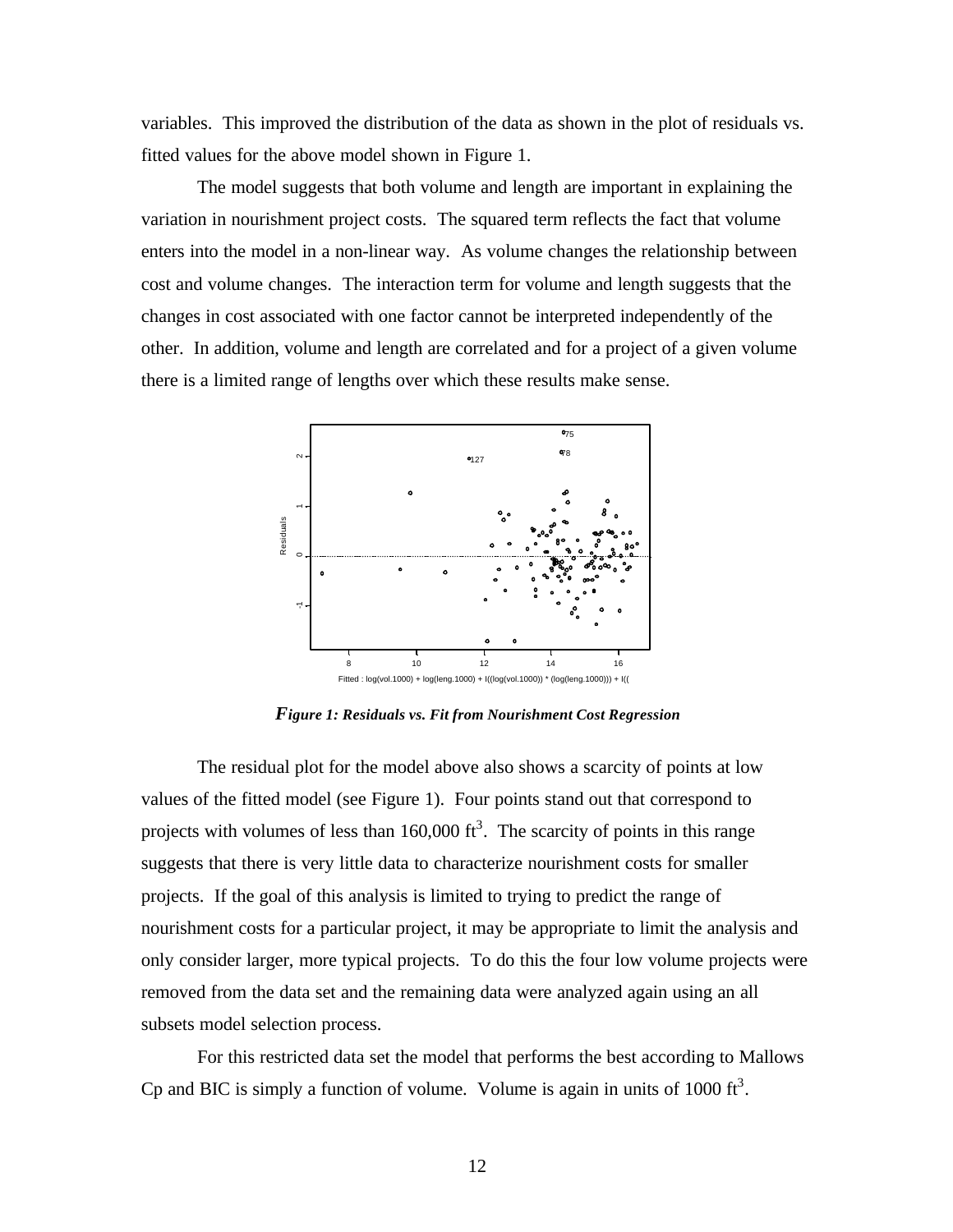Est. mean 
$$
\ln(Cost) = 7.8702 + 0.7452 * \ln(Volume)
$$
  
(0.3807) (0.0.416)  
 $\hat{s} = 0.68$  on 125 degrees of freedom

This model suggests that the complexity of the original model is a result of trying to characterize the costs of nourishment projects at particularly low volumes. When only projects with volumes of sand greater than  $160,000$  ft<sup>3</sup> are considered the relationship is fairly straightforward (see Figure 2). The slope of the regression line indicates that a doubling in the project volume is associated with a 68% increase in the median project cost.



*Figure 2: Transformed Raw Data on Beach Nourishment for Projects With Volume > 160,000 ft <sup>3</sup>*

To determine the appropriate form of the nourishment cost curve in general, it may be important to consider the shape of the curve at low sand volumes more carefully. One consideration is the expectation that nourishment projects are likely to be associated with fairly large fixed costs. Performing a nourishment project of any size requires some amount of equipment and labor. The cost of hiring and transporting a dredge and a hiring a crew is likely to be considerable.

Beyond the relationship found in the regression analysis above, several additional issues bear mentioning. First, project costs reflect the cost of the capital and labor necessary to carry out a project and do not include any price paid for the actual sand used.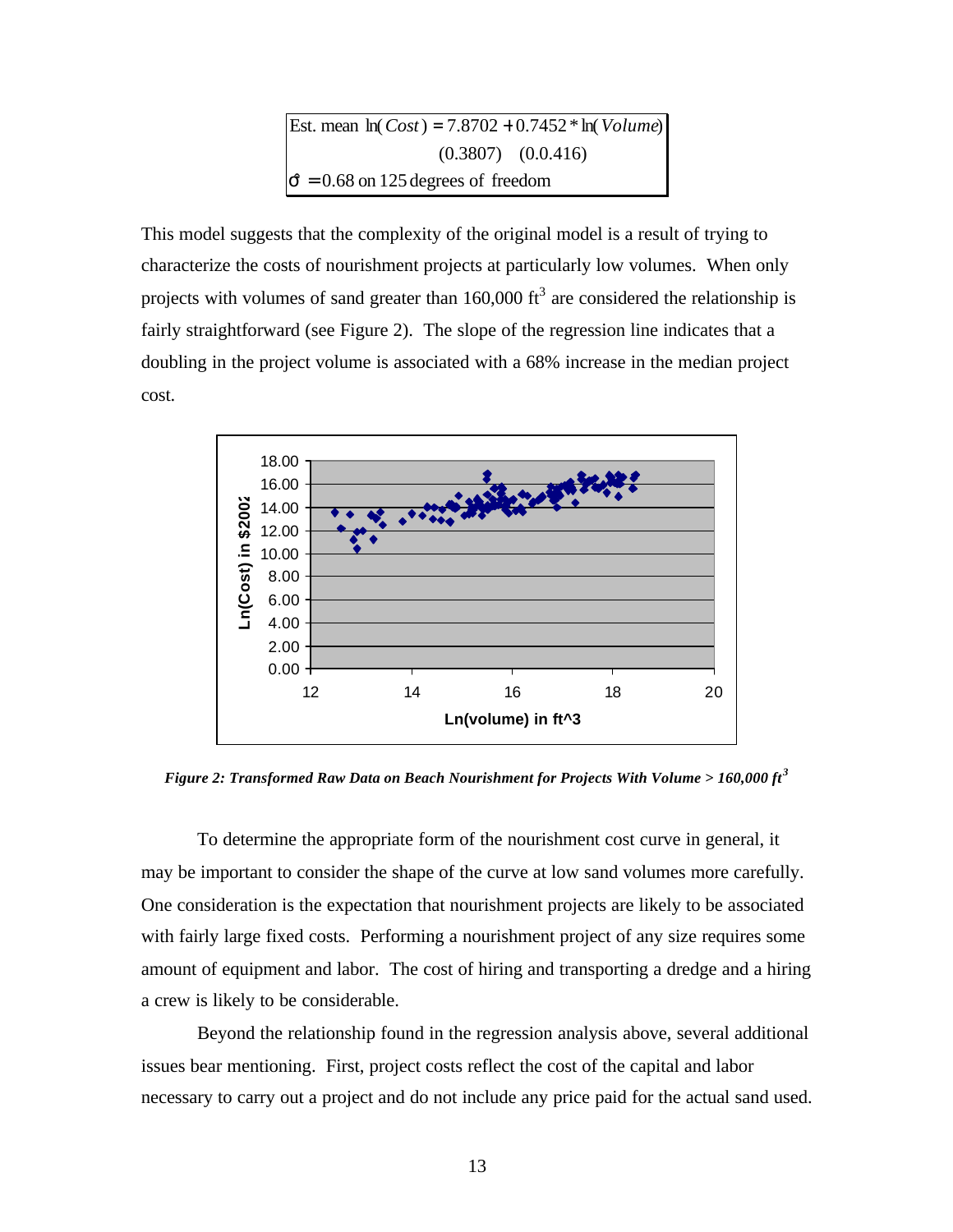Historically, sand taken from state waters has been free to nourishment projects (NRC, 1995). In the future, as demand for sand resources increases and non-state sources of sand are sought out, this may change, adding another dimension to the cost of a project. Moreover, in some cases sand may be thought of as a non-renewable resource. Under these circumstances, as more sand is extracted over time, the marginal cost of using the resource will increase.

In addition, nourishments are rarely single events and need to be considered as long-term strategies. The costs of a nourishment approach to beach management will depend significantly on the frequency with which nourishments must be performed. The longevity of a nourishment project is taken to be the time between the initial emplacement of sand on the beach and the time when a loss of "at least" 50% of the volumetric fill is first documented (Leonard, Clayton and Pilkey, 1990). A study by Leonard, Clayton, and Pilkey (1990) considers this a conservative estimate of beach lifetimes because, for the majority of the cases in their study, the loss at the time of first documentation was greater than 50% and, for many projects, the loss within the recorded lifetime interval was closer to 100%.

As reported by Leonard, Clayton, and Pilkey, design parameters such as beach length, grain size, shoreface slope, shelf width, and method of fill emplacement are generally considered in determining the lifespan of a project. However, the authors found that project lifespan showed little correlation with these parameters and was better explained by the number and frequency of storm events after the initial sand emplacement (Leonard et al., 1990). The uncertainty associated with future storm events poses an additional problem in predicting nourishment lifespans and their associated costs. In the models that follow post nourishment dynamics are approximated as constant conditions. However, the relationship between storm activity and project lifespan indicates that future work might be done to look at these systems in a stochastic model.

Finally, many people who opposed nourishment as a shoreline management strategy do so on the grounds that these dredge and fill projects involve significant environmental impacts. One way to incorporate these factors into a decision making process would be to characterize these impacts in terms of environmental costs and then include them in a cost benefit model.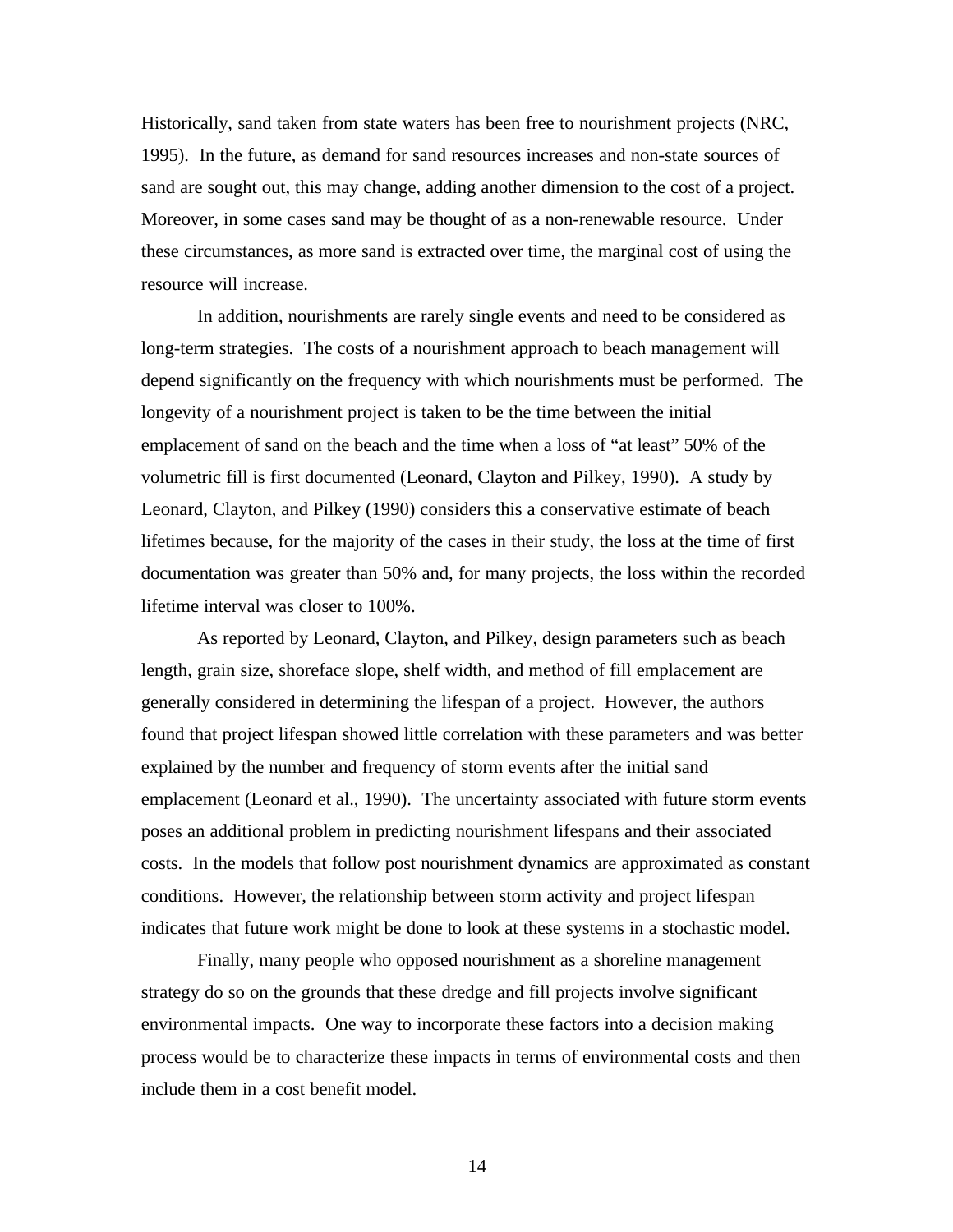The cost of the environmental impacts can be seen as the loss of the environmental benefits that beaches provide in terms of habitat and preservation of biodiversity. However, as opposed to the protective and recreational benefits of beaches, the environmental benefits are primarily non-use values. Moreover, these benefits are nonexculdable and nondepletable; everyone can enjoy the benefits of better habitat and greater biodiversity, and one individual's enjoyment does not diminish the amount of benefit available to others. As such, the environmental benefits can be characterized as public goods with all the associated implications for free rider incentives. Therefore, trying to estimate the costs associated with damaging or destroying these environmental resources due to nourishment is a difficult task. The hedonic valuation technique described above is used to estimate the value of beaches, however this technique is based on observations of actual choices made by coastal property owners as a way to identify their willingness to pay for these benefits. The nonuse, public good nature of the environmental benefits means that coastal property owners cannot fully appropriate the gains from protecting them. To estimate the value of these nonuse, public goods hypothetical valuation techniques such as contingent valuation would be needed (Freeman, 1993). While these environmental benefits are important characteristics of beaches, their value or the cost associated with damaging or destroying them is difficult to estimate and has been essentially omitted from the model that follows.

#### Costs of Relocation

One benefit of the relocation strategy is the potential to avoid negative environmental impacts and the costs associated with them. The costs incurred under a relocation strategy are primarily the direct costs of moving coastal structures. This includes moving the structure, building a new foundation, and restoring the original site. The Federal Emergency Management Agency (FEMA) estimates the cost of moving a 1000 sq foot house to a new site less than 5 miles away and restoring the original site at approximately \$47,000 (1998). The average size of coastal housing in many areas is likely to be greater than 1000 sq ft and therefore relocation costs are likely to be higher. However, FEMA also notes that relocation costs do not increase proportionally with house size. Moreover a study by the Heinz Center cites an example of a 1200 sq ft house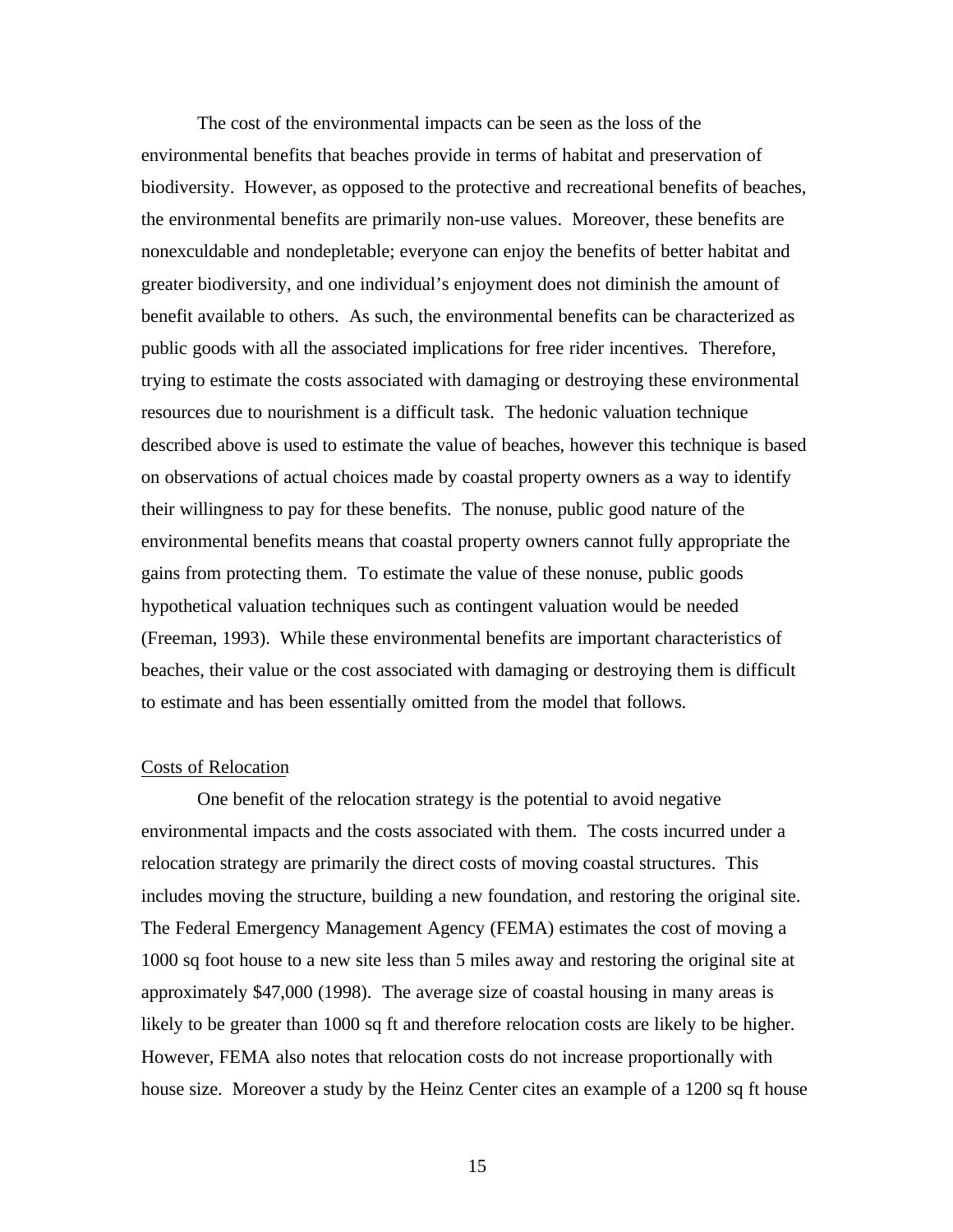that was relocated for only \$25,000, about half of the FEMA estimate. For the individual homeowner the costs of purchasing new land for relocation may be significant. However, for the purposes of this study, the cost of buying new land is a distributional issue and not an overall cost to the system.

Another cost incurred by the individual homeowner relocating an oceanfront structure to an inland lot is the loss of the amenity values associated with the original lot. These include the ocean frontage, and ocean views. Again, these losses are important in considering the distributional effects of a relocation policy, but are not net costs within the overall system. When an oceanfront house is relocated to an inland lot the amenity values are simply transferred to the owner of the lot directly behind the original one (Parsons and Powell, 2001).

Finally, on a barrier island that is experiencing a net amount of erosion, the cost of land lost to the system may be significant. In this case it should be noted that inland property is lost, not coastal property (Parsons and Powell, 2001). The geometry of the shoreline stays the same as erosion continues. As such, the total beachfront acreage stays constant and it is the amount of inland property that decreases. For the purposes of this study, however, it is assumed that there is no net land loss. This may not be such a problematic assumption in the case of barrier islands that are truly migrating. Sediments from the beach are transported to the bay side during coastal storms so that the land lost on the ocean side of the island is equivalent to the land gained on the bay side.

# Seabrook Island Simulation Model

The private development community of Seabrook Island is located just north of Charleston on the South Carolina coast. Pompe and Rinehart's 1999 hedonic regression analysis looked at property values in this community. As reported in their paper the development includes 2,350 properties, 1,498 of which are developed while 852 are vacant lots. The average width of the beach in Seabrook Island is 322 feet, with erosion rates as high as 5 feet per year in some areas. The average selling prices between the years of 1989 and 1994 were \$137,000 for developed properties and \$53,221 for vacant lots (1989 \$). As describe above, the authors' regression analysis produced a double log model of selling price as a function of the housing characteristics they modeled. For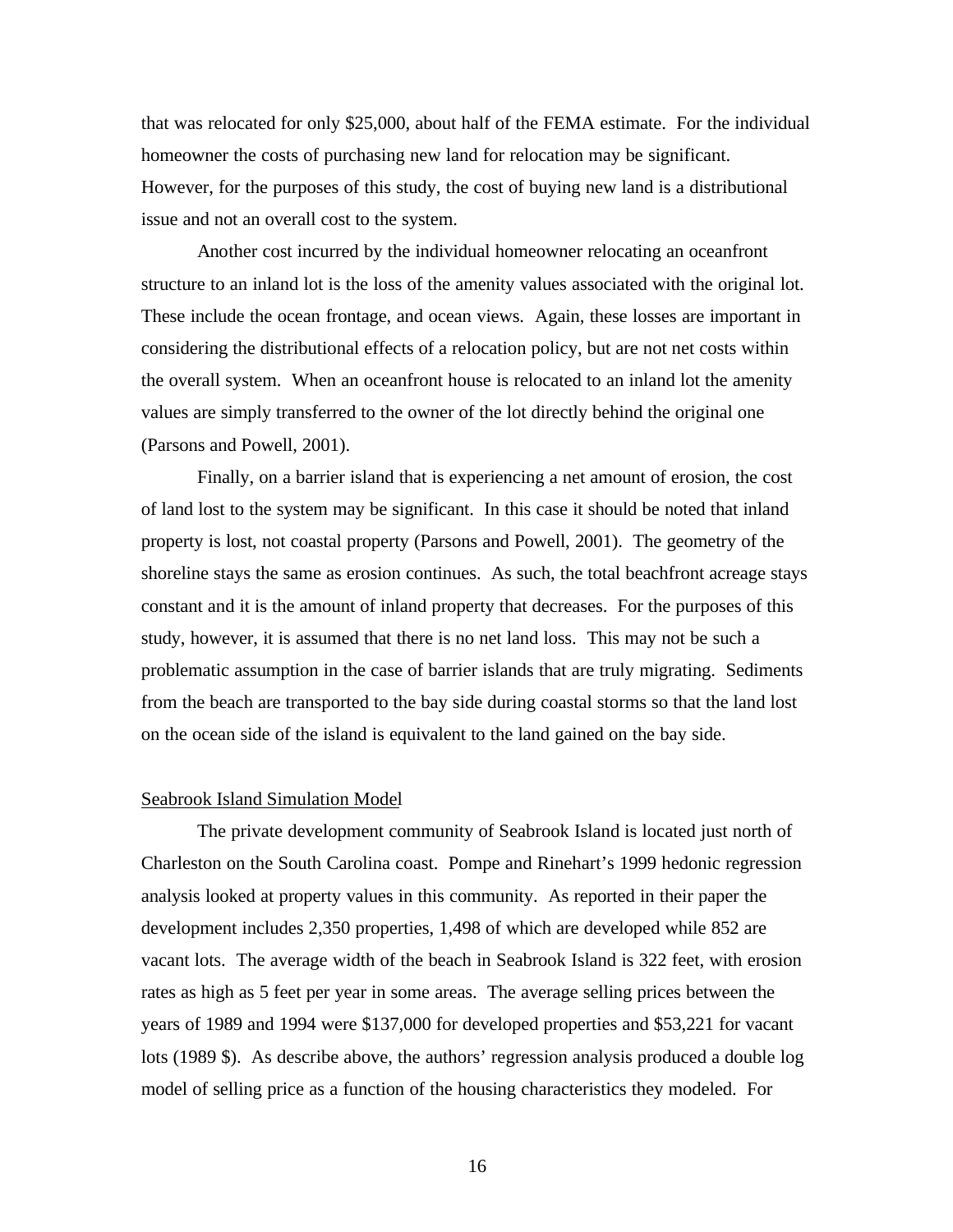beach width, the regression coefficient for developed lots was 0.134 and for vacant lots 0.304. These data were used to calculate the benefits of the beach as a function of its width. The average rental value of developed and vacant lots was determined by multiplying the average selling price by a discount rate of 0.03. This was converted to an average rental value in the absence of a beach by assuming a beach width of 322 ft, using the regression parameters discussed above, calculating, and then subtracting out the property value due to the beach alone. Then, in any given year, the full rental value was calculated by plugging in the width of the beach in that year.

Two management strategies were compared over a 60 year time horizon. The first strategy, repeated nourishments, modeled scenarios in which 150 feet of width were added to the beach at regular intervals. In all cases the initial beach width was 300 feet. A 1990 nourishment project added 685,000 cubic yards of sand to a Seabrook Island beach 5,805 feet in length (NOAA, 1999). Given a closure depth of about 20 feet this is likely to produce similar beach width as the model describe here. The cost of this project in 1990 was \$1.66 million (NOAA, 1999). A reasonable estimate for a similar project in 2003 might be \$2 million dollars. The regression analysis described above, however, predicts a cost of approximately \$3.96 million for a nourishment of this volume. Clearly there is some variation in project cost depending on a number of factors. However, \$2 to \$4 million can be taken as a reasonable range for the purposes of this model. It is important to remember that environmental costs of nourishment are not included in this cost estimate. The results of the model, however, might provide information about the range of values within which environmental costs might be significant in determining which strategy is more efficient.

In order to look explicitly at the effect of project lifespan, four different scenarios were modeled with different nourishment frequencies. Repeated nourishment scenarios were modeled in which nourishment took place every 5 years, every 10 years, every 15 years, and every 20 years. For each scenario erosion in the intervening years was set at a constant rate sufficient to create a loss of sand equal to the nourishment amount.

The results of this repeated nourishment strategy were then compared to a relocation scenario. The relocation approach to shoreline management recognizes the presence of coastal structures that prevent the landward migration of the beach as the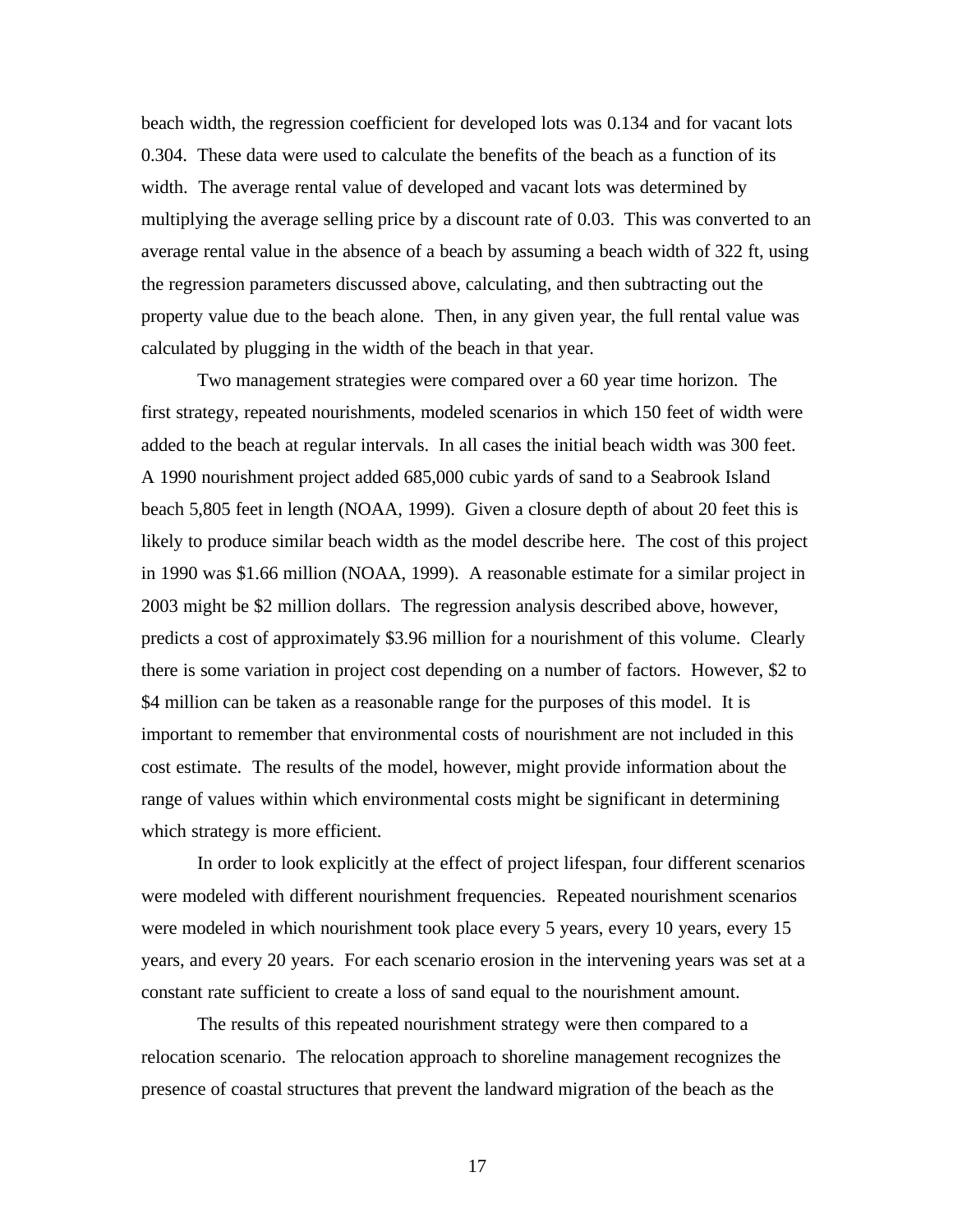cause of beach narrowing. If the structures are moved when the beach reaches them, the width of the beach will remain constant. This is equivalent to setting growth equal to depletion. In this simulation the beach is assigned a constant width of 300 ft.

Pompe and Rinehart (1999) report the presence of 150 oceanfront properties on Seabrook Island. My model assumes that of these properties, only a certain number contain houses that must be relocated in any given year. This number of houses is constant throughout all time periods within the model. Average relocation costs were considered in the range of \$20,000 - \$80,000 per house.

Once values are assigned for the costs of nourishment, the number of houses relocated, the cost of relocation per house, and the discount rate, the net value of the beach is calculated for each time period. The value of the beach is simply the total value of the property in the community given the width of the beach in that period, minus the total value of property in the community in the absence of a beach. The net value calculated for each period is simply the above minus the costs of any management actions in that period. These net values are then discounted back to the first time period using a discount rate of 0.03. The sum of these present value net benefits for the nourishment scenario is then compared to that for the relocation scenario. The scenario that produces greater net benefits represents the more efficient management strategy.

### Results

The outcome of this simulation is, as one might expect, dependent on the values assigned for the nourishment and relocation costs. For example, relocation is preferred in scenario A (shown in Table 3), in which nourishment costs are high and relocation costs are low. Whereas nourishment is the more efficient approach in scenario B in which nourishment costs are low and relocation costs are high.

|  | <b>Table 3: Simulation Scenarios</b> |  |
|--|--------------------------------------|--|
|  |                                      |  |

|                   | <b>Cost per Nourishment Project</b> | <b>Relocation Cost per house</b> | <b>Preferred Strategy</b> |
|-------------------|-------------------------------------|----------------------------------|---------------------------|
| <b>Scenario A</b> | \$8,000,000                         | \$20,000                         | Relocation                |
| <b>Scenario B</b> | \$2,000,000                         | \$80,000                         | Nourishment               |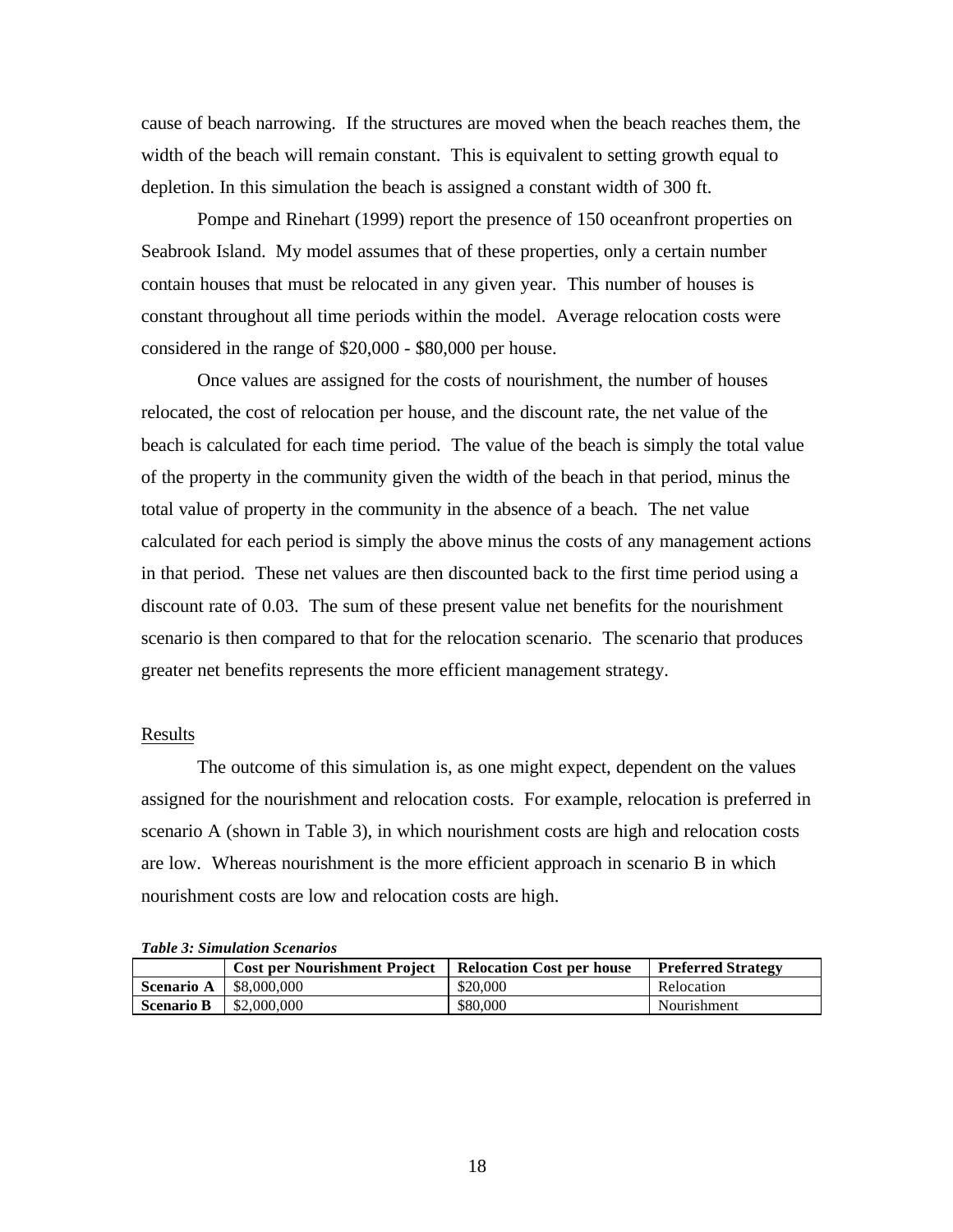The number of houses that must be moved in each time period determines the overall costs of relocation. As such, it too can affect the relative efficiency of these management strategies. The number of houses that must be moved could depend on the natural erosion rate in the area, or the rate at which the beach and island are migrating landward. The density of development, as well as local development ordinances, could also affect this in determining the distribution of houses along the shore.

The results of the model are also sensitive to the initial width of the beach, as well as the percentage change in beach width due to nourishment. The exponential form of the benefits function means that the percentage change in the benefits is proportional to the percentage change in beach width. Adding 150 ft to a beach that is initially 50 ft wide, for a developed lot, will produce a 20% increase in the benefits, whereas adding 150 ft to a 300 ft wide beach will only increase the benefits by 6%. The solution to this problem involves a comparison of the areas underneath the two curves shown in Figure 3. In this figure the top line represents the net benefits of the beach under a nourishment management strategy. In this scenario, nourishments occur every 10 years. The large costs of nourishments are reflected in the significant dip in the net benefits curve each time a project is carried out. The lower line represents the net benefits of the beach under a relocation strategy. Costs of relocation are incurred in each time period, producing a smooth curve. The percentage change in beach width due to nourishment controls the steepness of the nourishment curve between events.



*Figure 3: Net Benefit of Beaches for Relocation and Nourishment*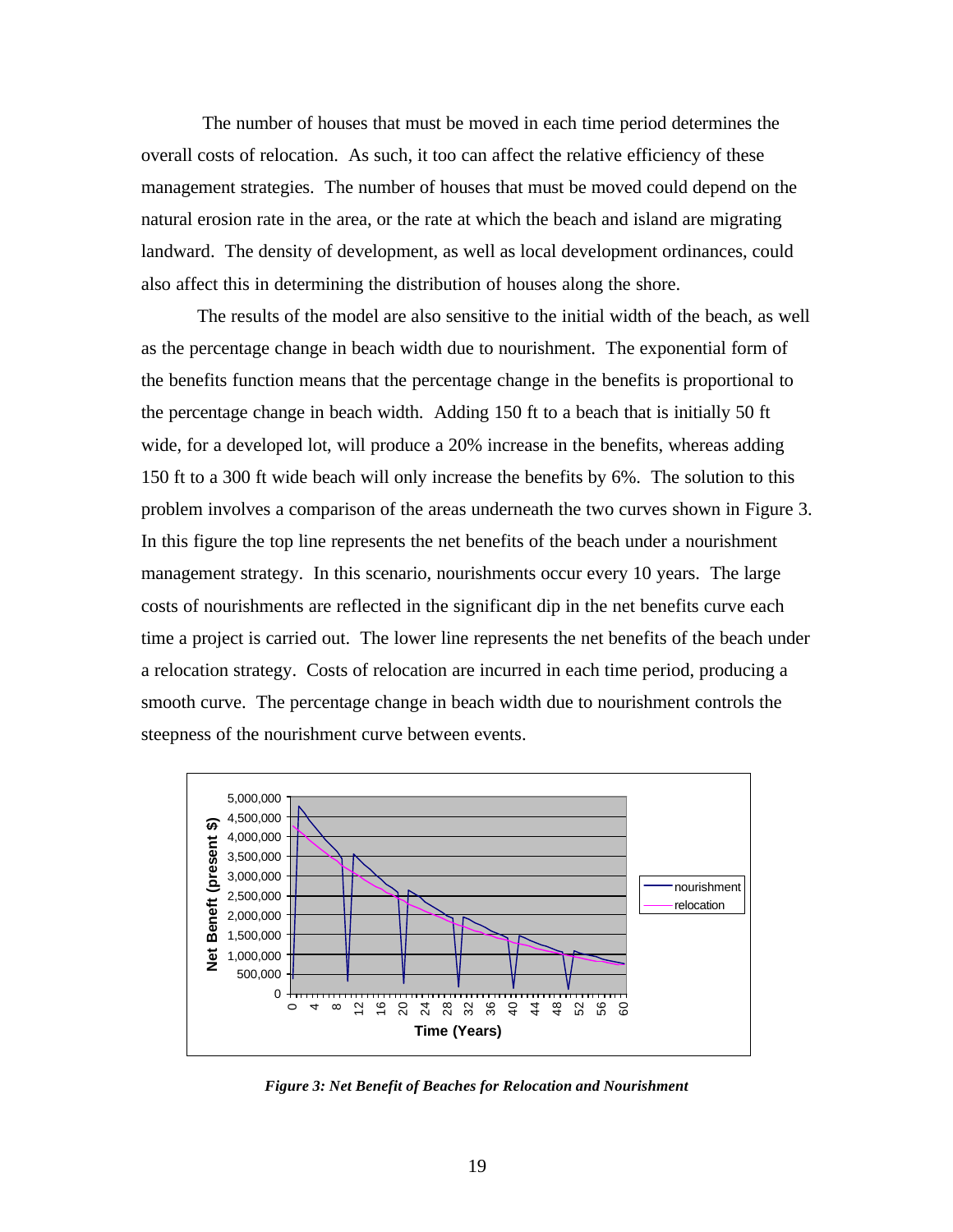The model is also sensitive to the relative vertical position of these two curves. This is determined by the beach width under relocation as compared to the maximum and minimum nourishment beach widths. If the relocation width is equal to the maximum beach width achieved through nourishment, then the two curves will intersect closer the peaks in the nourishment curve. However, the net benefits under nourishments dip dramatically in every year in which a nourishment project is performed, thus reducing the area under the nourishment curve. As such the area under the relocation curve will be greater. On the other hand, setting the width under relocation equal to something the less than the maximum width achieved through nourishment displaces the relocation benefits curve downward, decreasing its integral in comparison to that of the nourishment curve.

Finally, my model suggests that the timing of nourishments can have dramatic effects on the overall efficiency of each management approach. Figure 4 shows the results for a scenario in which nourishment projects cost \$4 million and 3 houses are relocated each year at an average cost of \$40,000 per house. Plotted along the y-axis is the difference in the net present value sum for a 60 year management scheme of nourishment compared to relocation (nourishment minus relocation). The x-axis indicates the nourishment interval. The four bars show this difference in net value under



*Figure 4: Beach Value: Nourishment Minus Relocation in Millions*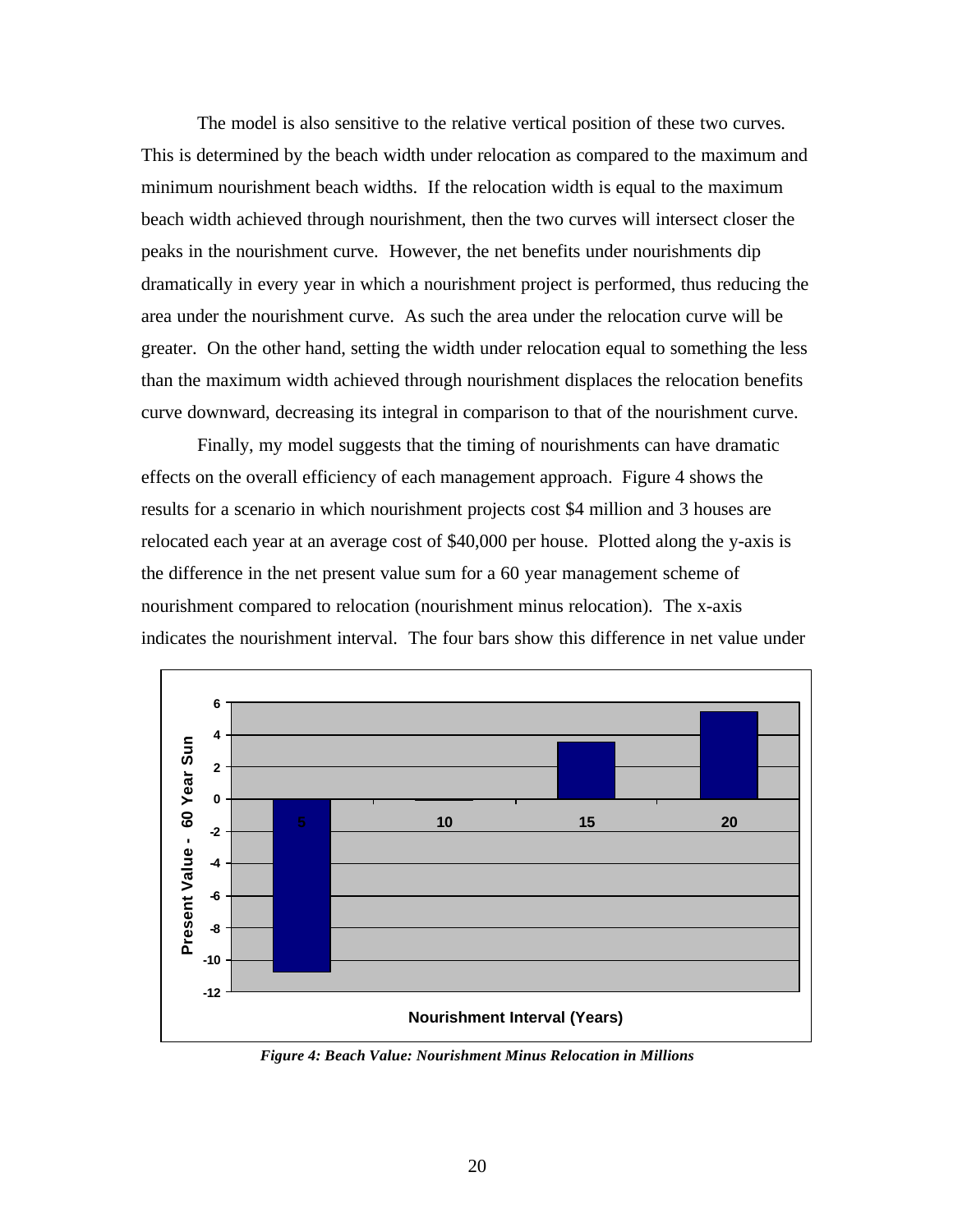nourishment and relocation when nourishments are repeated every 5 years, every 10 years, every 15 years, and every 20 years. As the graph shows, the outcome depends heavily on this nourishment interval. When nourishment projects must happen every 15 or 20 years, a nourishment strategy yields greater net benefits than does a relocation strategy. However, the difference between nourishment and relocation is negative when nourishments have to be repeated every 5 or 10 years, making relocation the preferred management approach.

# Discussion

The simulation above highlights the importance of considering shoreline management decisions in the context of a dynamic renewable resource problem. Within this system there are important interactions between growth and depletion processes from year to year. As such, the relative efficiency of a strategy may be different if options are compared in terms of the time-path of the resource as opposed to a series of static decisions made independently of each other. In this case the lifespan of each nourishment project influences the path of the resource in that it reflects the degree to which erosion increases after a nourishment. While it is obvious that the interval between nourishment projects determines how frequently the costs of nourishment are incurred, it should be noted that this interval also determines the path of the benefits of nourishment over time.

Cost-benefit analyses that have been done to demonstrate the economic basis for nourishment often compare the costs of nourishment with the costs of doing nothing. If no management action is taken, enormous costs are incurred in terms of structural damage and property loss. A study by Parsons and Powell (2001) determined that the cost of letting Delaware beaches retreat and tearing down houses as the beach migrates landward could be anywhere from \$200 million to \$500 million depending on the erosion rates and discount rates used. In this comparison it is difficult to believe that environmental costs could be high enough to sway the decision to nourish the beaches. However, a relocation strategy will provide the same benefits as nourishment in terms of avoided property damage and may, as noted by Parsons and Powell, offer a more efficient approach to management. When relocation is the policy alternative against which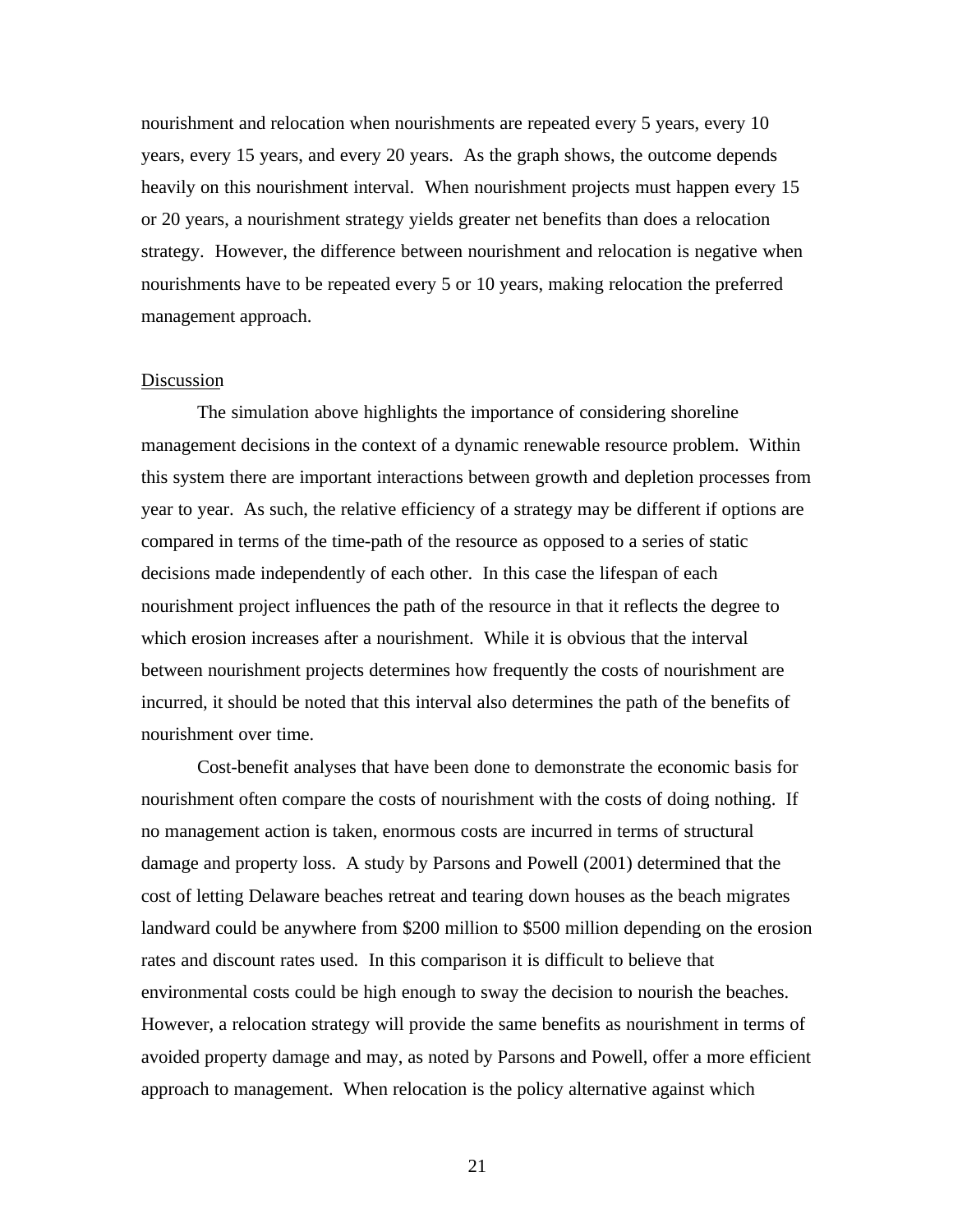nourishment is evaluated, even in the absence of environmental costs, my model suggests a range of circumstances in which relocation is preferred. This can only mean that including environmental costs would expand that range of circumstances. In addition it is possible to use the results of this study to bound the question of how large the environmental impacts would have to be in order to change the outcome of the model.

These results also suggest that it may be valuable to consider the dynamics of environmental costs. The simulation points out the importance of understanding and modeling the way in which the state of the resource and the processes of change in one period affect those same variables in the next. The environmental impacts of nourishment, and therefore the environmental costs, are likely to vary over time. Beyond just estimating the magnitude of environmental costs it may be important to consider the timeframe over which they occur. Studies such as those by Peterson, Hickerson, and Johnson (2000) and Rakocinski et al (1996) that characterize short-term and long-term biological responses may lend some insight into the path of the environmental costs of nourishment. In addition, it would be interesting to look at environmental costs associated with a repetitive nourishment strategy and whether or not there is a cumulative nature to these impacts.

# Policy Considerations

The model described here evaluates two policy alternatives based on their relative economic efficiency. However, the distributional effects of each policy also need to be considered. For nourishment and relocation, the distribution of costs and benefits are significantly different. Currently the costs of nourishments are primarily borne by the federal government, which contributes 65% of the funding for these projects (NRC, 1995). Set up in this way, the costs of nourishment are paid by all US taxpayers and the benefits are primarily experienced by coastal homeowners. On the other hand, individual homeowners bear the costs of a relocation strategy. Moreover, when one considers the transfer of amenity values when an oceanfront house is moved, it is clear that there are distributional issues even within a given coastal community.

To some, a policy option where the primary beneficiaries of the management strategy also bear the costs of those actions is preferable to a policy in which the costs are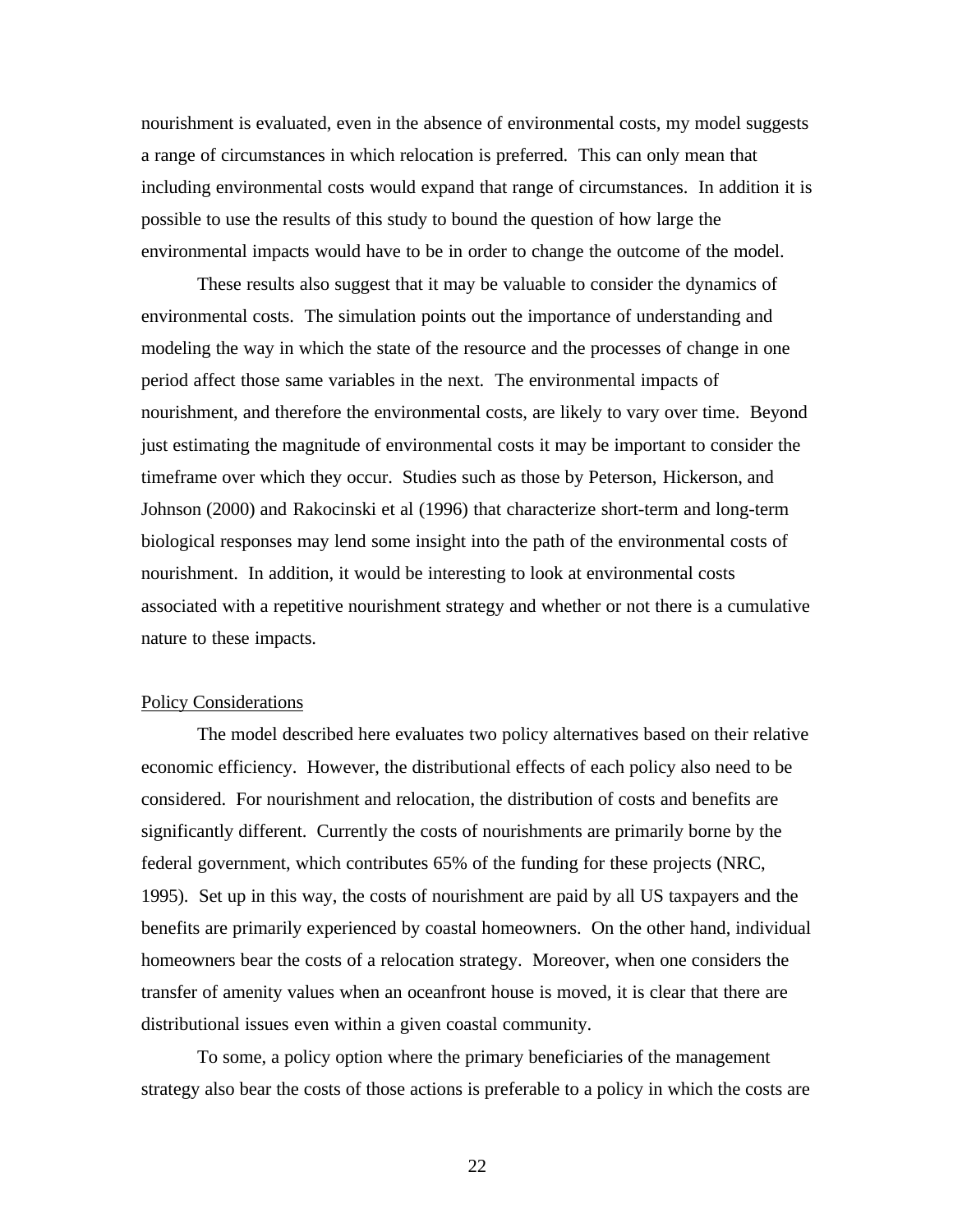paid by all and the benefits are received by a few. However, the increased costs for coastal homeowners may lead to intense resistance from these communities and impair the political feasibility of a relocation strategy.

If a relocation strategy were to be implemented, the fact that the costs are paid by individual homeowners may also have an effect on the behavior and investment patterns of those homeowners. With the knowledge that, at some point in time, any coastal structure will have to be moved, homeowners may make different choices about when, where, and how much to build in coastal communities. This, in turn, could affect the overall cost of relocation, making it more efficient. In the presence of a relocation strategy homeowners may build smaller houses or may build houses in such a way to make them less costly to move. Individuals may also build structures further back from the beach to push off the eventual costs of relocation farther into the future. Finally, it may be desirable to purchase and build on property lots that extend further inland and therefore might allow for relocation away from the water while still within the original waterfront lot. This could decrease the overall density of development in coastal areas, thus lowering the rate at which houses might need to be moved.

## Toward a Dynamic Optimization Model

The ultimate goal of framing shoreline management choices in terms of a dynamic renewable resource problem would be to develop a dynamic optimization model. The model described above evaluates the efficiency of two specific resource management paths. An optimization model would mathematically solve for the optimal resource path. While this is a fairly complex challenge, a fair amount can already be said about what such a model might look like.

An optimization model for a single piece of oceanfront property would begin with a state equation describing the path of the beach in front of the property. This might look like:

$$
W_{t+1} = W_t - E_t + R_t + N_t
$$
\n(1)

This simply says that the width of the beach (W) in any time period is a function of the width in the previous time period, the erosion (E) that occurred in the last time period and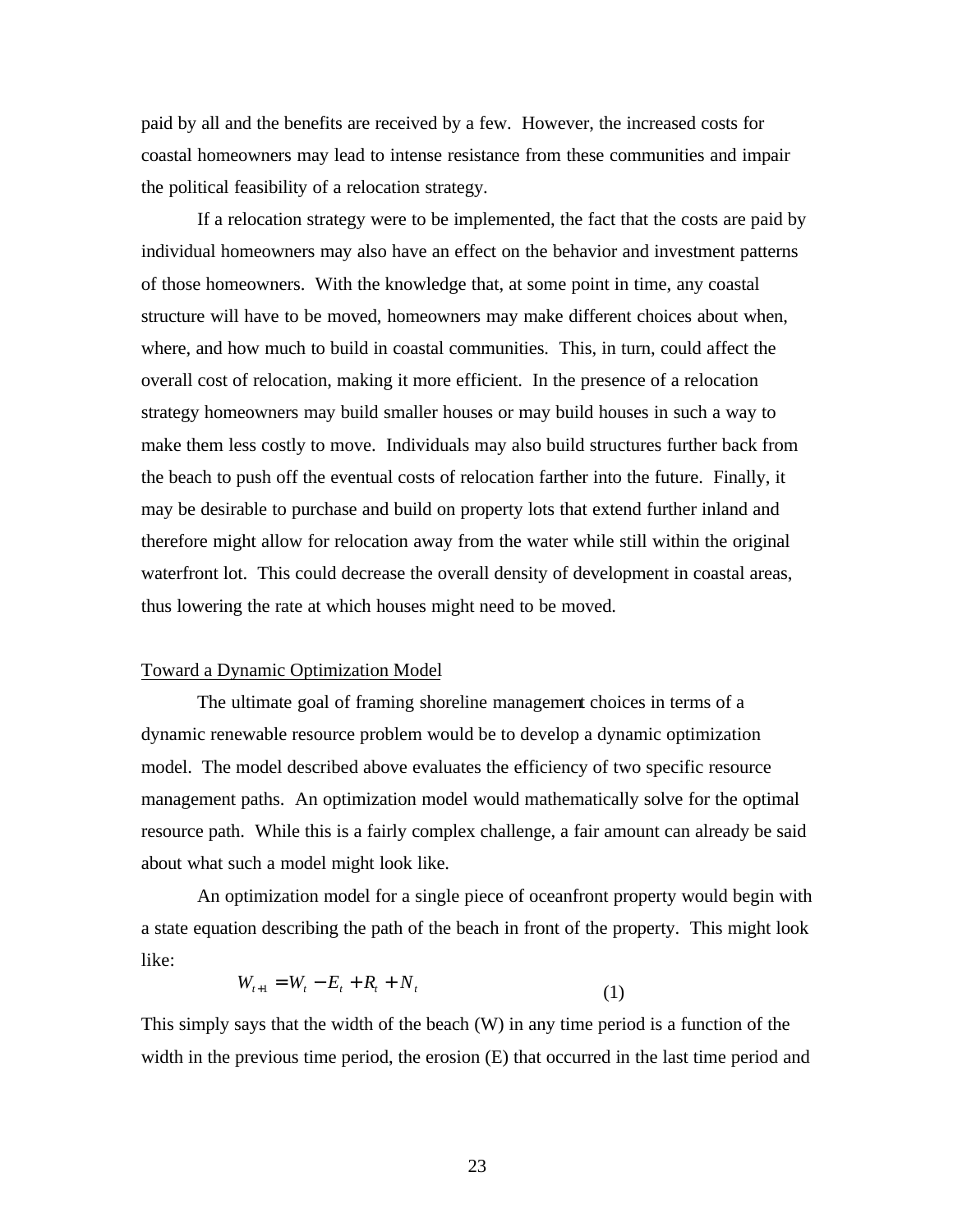the additions to beach width made through relocation (R) and nourishment (N). Solutions would be constrained to non-negative numbers for all variables.

The costs of relocation  $(C_R)$  are likely to involve a significant fixed cost  $(\mu)$  with the total increasing slightly as a function of the distance (x) that the structure is moved.

 $(2)$ 

$$
C_{r_i} = \mathbf{m} + \mathbf{w}^* x \tag{2}
$$

The cost curve for nourishment can be described by the regression results presented earlier. In order to convert the project volume and length into the width of beach that is added, the closure depth must be determined. The closure depth represents the water depth at which there is no significant movement of sediments by wave action (NRC, 1995). If it is assumed that the first coastal storm after a nourishment project redistributes the sand so that it assumes the same shape as the equilibrium profile, then:

$$
Volume = w^* l^* d \tag{3}
$$

Volume is simply a function of the width added to the beach (w), the length of beach nourished (l), and the closure depth of the local shore face profile (d).





This relationship can then be combined with the results of the earlier regression analysis of nourishment costs to express the costs of a nourishment project  $(C_N)$  as a function of the width it adds to the beach.

$$
C_N = \mathbf{q} * (w * l * d)^f \tag{4}
$$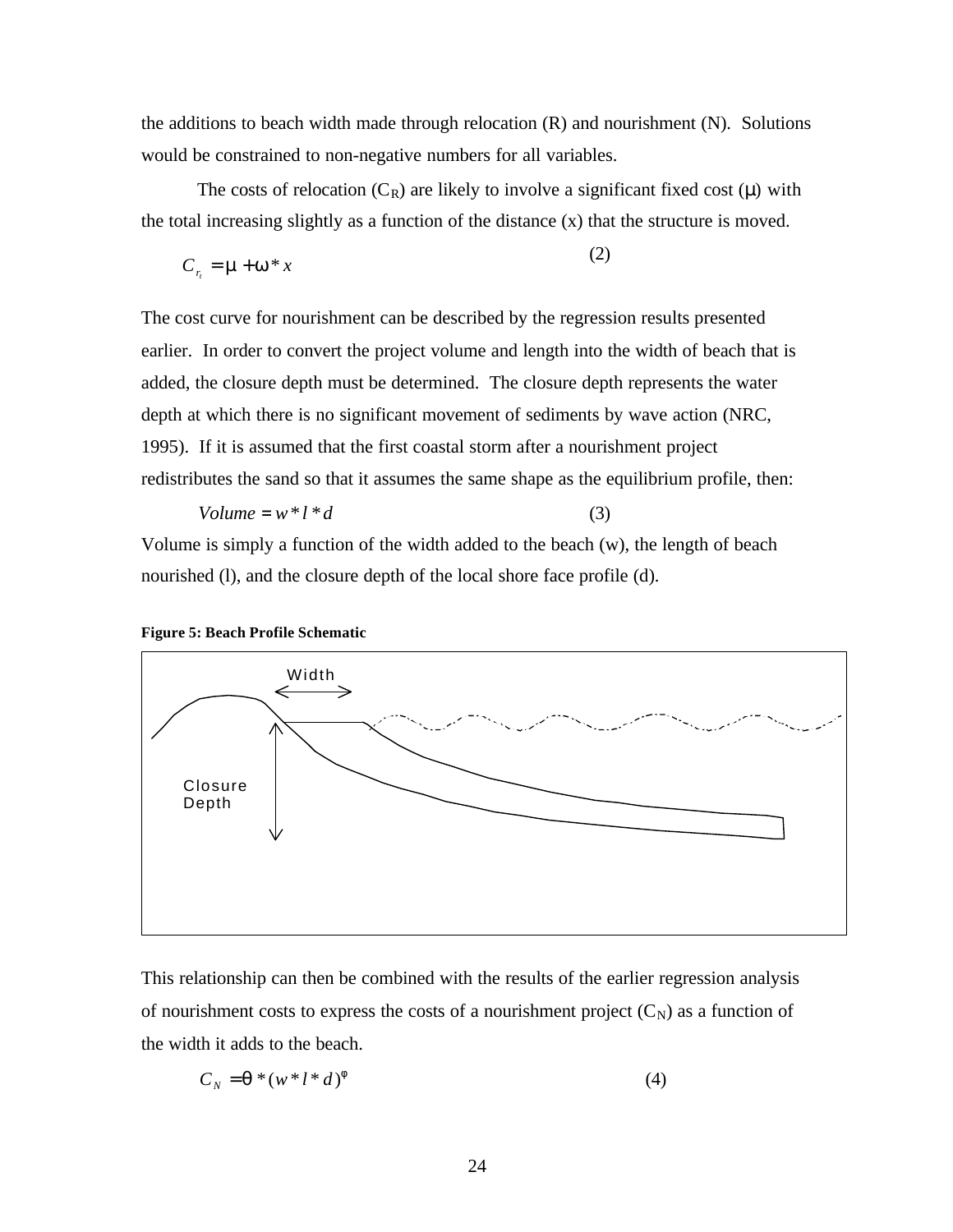The results of the previous regression analysis provide values of r the constant (*q* ) and the exponent (φ). For these purposes the restricted model is used and so it should be noted that this equation only holds for projects with volumes of greater than  $160,000$  ft<sup>3</sup>.

Benefits are again modeled using the results of the hedonic property value studies so that in any time period t the value of the beach (V) is:

$$
V_t = \mathbf{r}^t((H^*W_t^{\mathbf{b}}) - H) \tag{5}
$$

In this equation  $\rho$  is simply the discount factor  $(1/(1+\delta))$  and H is equal to the annual rental value of the property in the absence of a beach.

Equations 1, 2, 4, and 5 can then be combined to give the net present value of a piece of property over time. In discrete time:

$$
NPV = \sum_{i} \mathbf{r}^{t} * (H_{t} * W_{t}^{b} - H_{t} - C_{R_{t}} - C_{N_{t}})
$$
\n<sup>(6)</sup>

The goal of the optimization model would be to choose values for nourishment and relocation in each period in order to maximize this sum of net present values.

Additional issues might include how to incorporate the effect of diminishing sand resources. One way to do this could be to add a constraints such that:

$$
S_0 \ge \sum_{t=0}^T S(N_t) \tag{7}
$$

This indicates that the total volume (S) used in all nourishments cannot exceed the original amount available  $(S_0)$ .

An alternative way to incorporate the fact that sand resources are limited might be to add something similar to a stock effect to the nourishment cost curve.

$$
C_N = \mathbf{m}^*(w^*l^*d)^f + \mathbf{g}^* \sum N_t
$$
 (8)

In this case the cost of a given nourishment depends on the amount of nourishments that have been done previously.

The approach outlined above presents some difficulties in actually solving this problem. First, ideally the cost curves would be smooth twice differentiable curves, positive in the first and second derivatives. However, the cost curves outlined above that most accurately represent the realities of these costs contain kinks and discontinuities.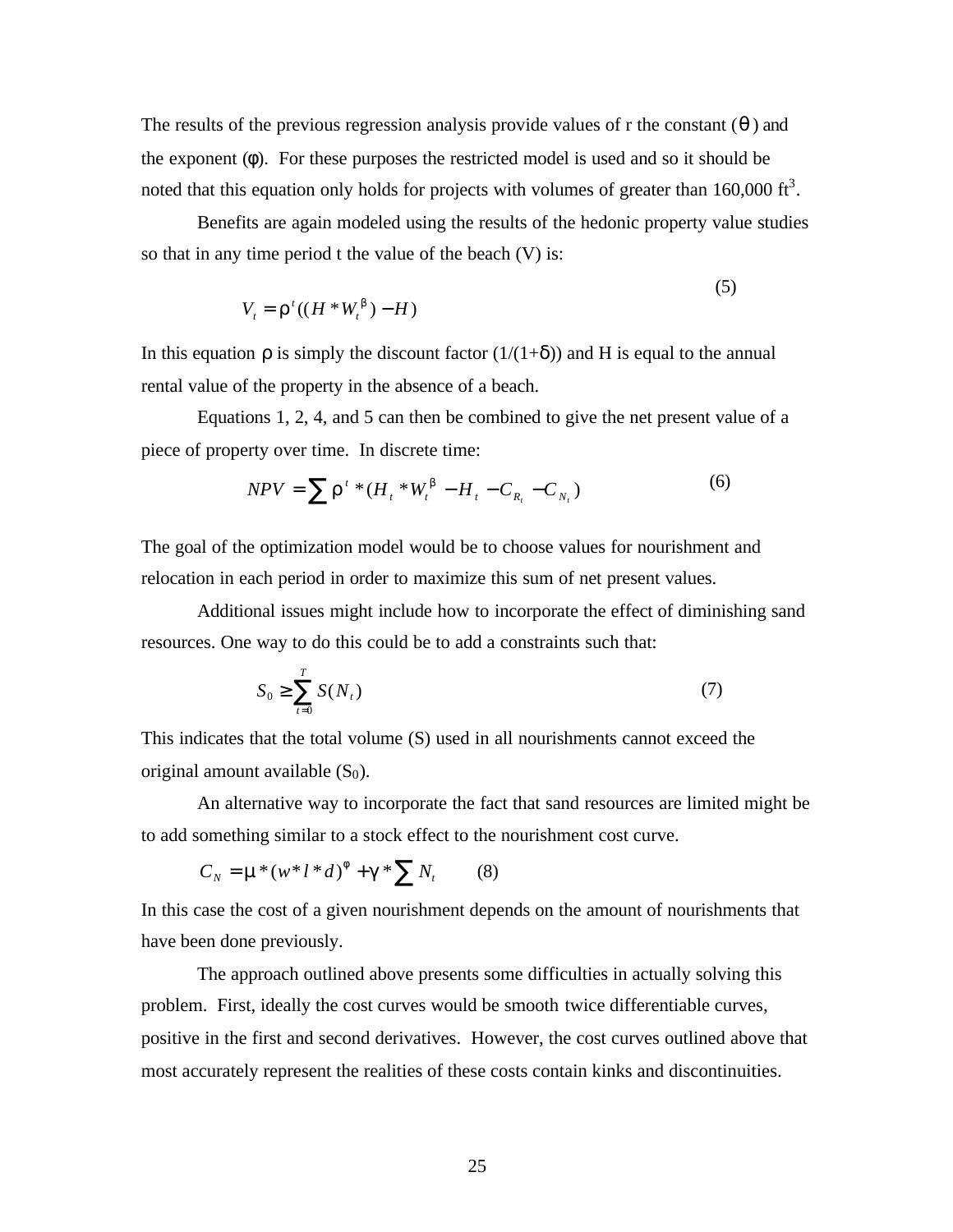One might address this by working with smooth curves that approximate the descriptive equations.

Another difficulty with the approach outlined above is that it considers shoreline management decisions for a single property. Due to the potential returns to scale involved in the costs of a nourishment project, it may make more sense to consider management choices on a community wide level. However, in that case the relocation option may need to be structured differently. One might need to assume that all houses are at an equal distance from the beach and that only one row of houses exists. Additional information would be needed, such as the number and spacing of houses along the beach.

Finally, the above model describes a situation in which nourishment and relocation occur quasi-continuously. In reality, however, both nourishment and relocation are more cyclical in nature. As such it may be possible to apply concepts from rotational harvesting in commercial forestry. In this field the Faustmann equation is used to determine the optimal forest harvest rotation, the optimal period of time to wait between planting and harvesting a stand of trees. The solution to this dynamic optimization is to balance the marginal benefits and marginal costs of postponing all harvests by one year. In rotational forestry the marginal value of waiting comes from the fact that an additional year will usually result in a larger volume of wood to be harvested. The marginal cost of waiting reflects the foregone interest payment on what could be harvested a year earlier (Conrad, 1999).

The decision over nourishment could be cast in terms of trying to find the optimal nourishment interval. In doing so, one would have to consider the rate of erosion between nourishments and perhaps the stochastic nature of this process due to the large influence by storm activity. Again the solution would be a balance between the marginal value and marginal costs of waiting a year. However, in this case the marginal cost would reflect the fact that delaying nourishment for a year means incurring another year of erosion. The marginal benefit of waiting might be the earned interest payment on the money that would otherwise be spent on the nourishment project. An added dimension in the beach problem is that the management decision to be made is not only when to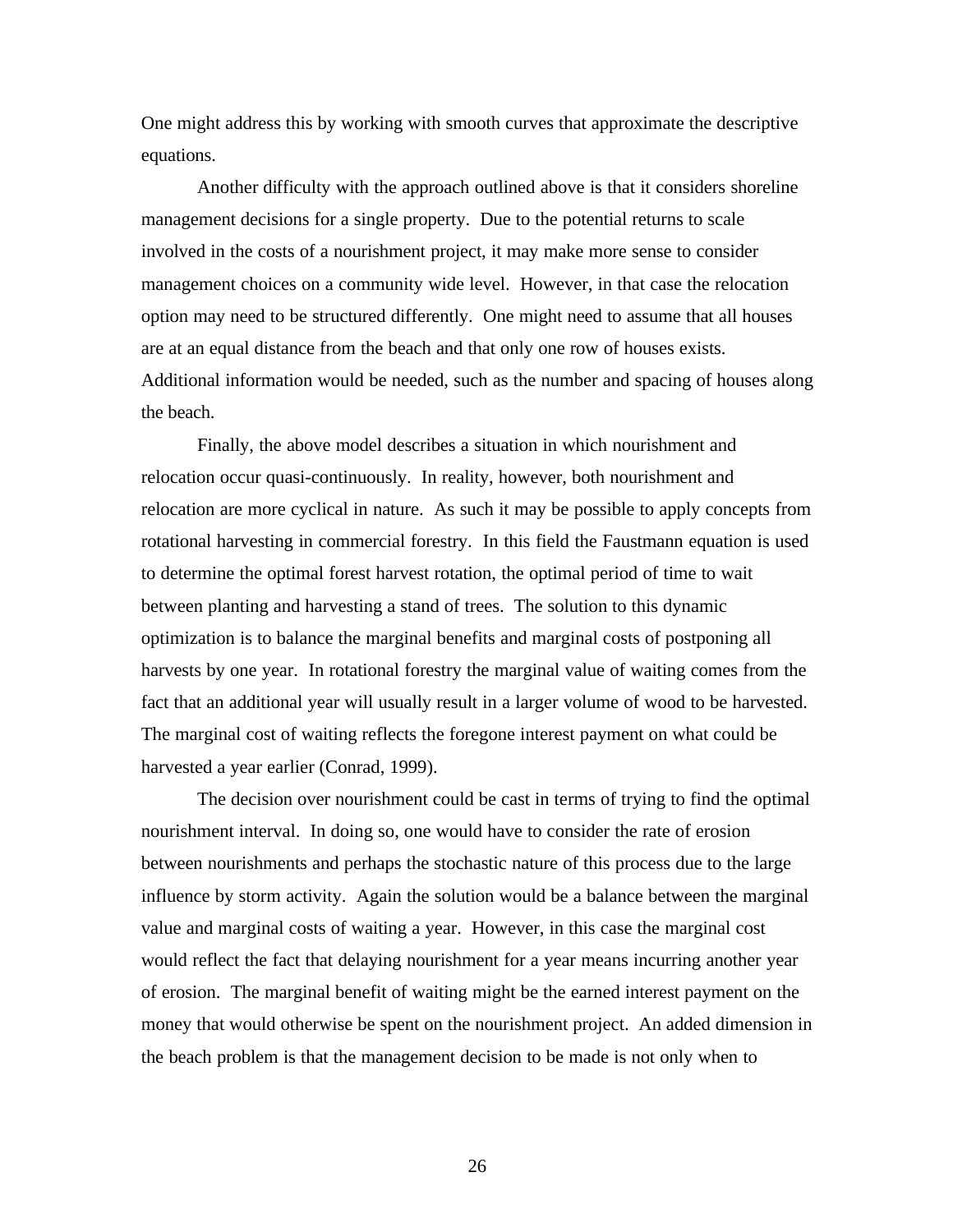nourish, but also how much to nourish. The latter would balance the marginal costs and benefits of adding width to the beach.

A similar Faustmann approach could be taken with the relocation option. A given piece of property could be sequential moved back from the beach. Here, the cost of waiting is incurring the loss of distance between the house and the water. The value of waiting would again be the interest payment on the funds to be used for the relocation. As with the nourishment option, the optimal solution would need to describe both the relocation interval as well as the distance to move the house each time. The latter would balance the marginal benefits and costs of proximity.

## **Conclusions**

The primary finding of this study is that it makes sense and may be useful to characterize beaches as renewable resources. In doing so, the concepts and tools of dynamic renewable resource management can be applied to the analysis of shoreline management strategies. Hedonic property value studies help accomplish this by providing evidence in support of the relationship between the value of a beach and the width of that beach. Moreover, these studies provide a way of describing and quantifying that relationship.

Applying a dynamic renewable resource approach to beach management requires the consideration of a long time horizon. This approach highlights the importance of the interactions of growth and depletion processes over time. As demonstrated in the simulation model, a measure of one of these interactions, the lifespan of a nourishment project, can be the critical factor in determining the relative efficiency of a management strategy. It may also be important to consider the dynamics of the factors involved in these management systems that have yet to be quantified, namely the environmental costs of nourishment projects.

Future directions for this work include the development of a dynamic optimization model. Some progress has been made in characterizing the different components of such a model. However, this complex problem requires further study. Early work in this area suggests that concepts from rotational harvesting may have potential in creating and solving an optimization model of beach management.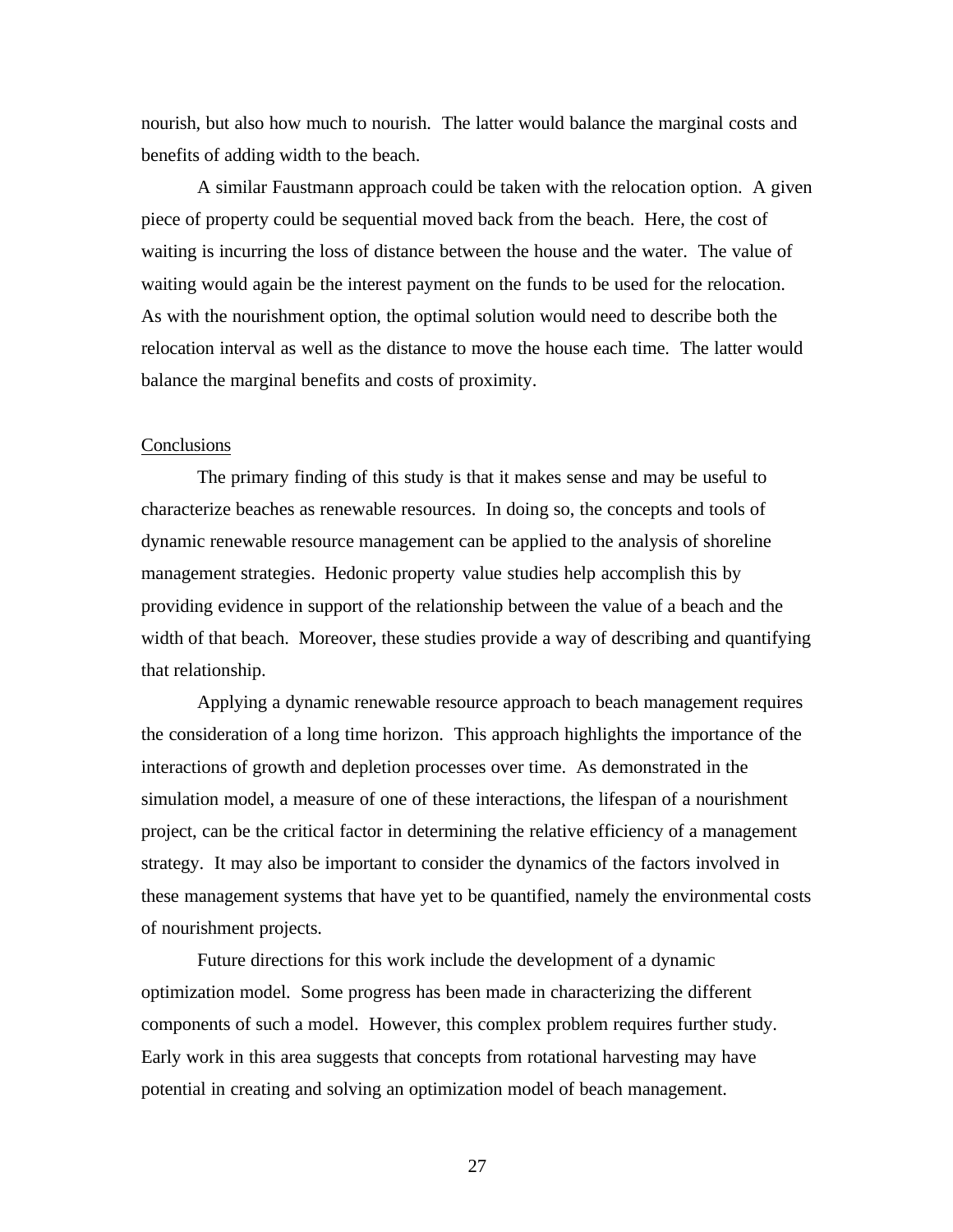# Acknowledgements

I would like to thank all those who provided support and information for this project. Dr. A. Brad Murray provided information and insight on the dynamics of physical coastal processes. Dr. Sandra McBride consulted on the regression analysis. Andrew Coburn, at The Program for the Study of Developed Shorelines at Duke University provided assistance on beach nourishment funding and policies matters. In particular, I would like to thank my advisor, Dr. Martin Smith, who inspired and contributed greatly to this project.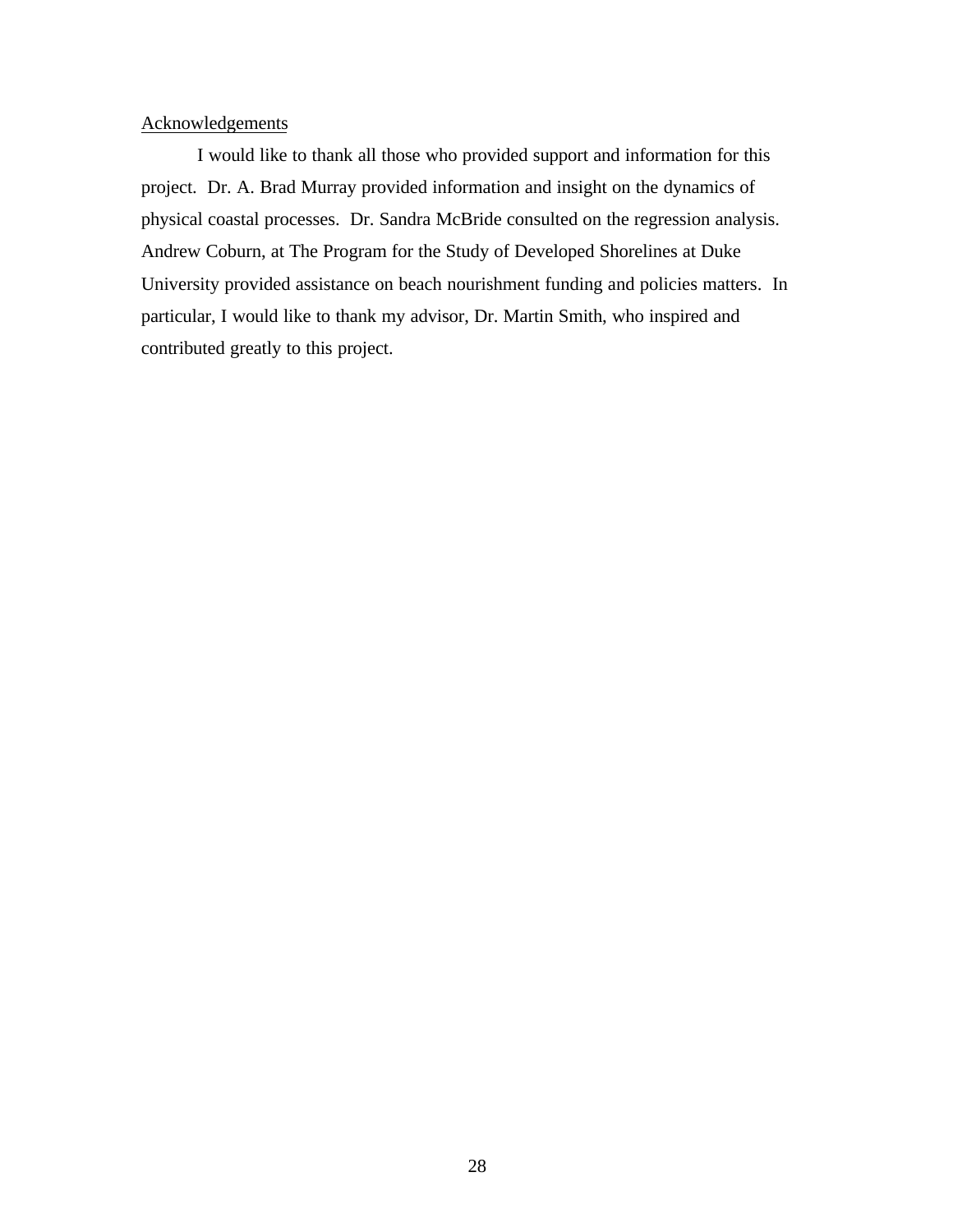#### Literature Cited

- Associated Press. 2001. "Pumping sand's effect on wildlife worries ecologists." *The News & Observer*, 6 April.
- Brown, G.M. Jr. and H.O. Pollakowski. 1977. Economic Valuation of Shoreline. *The Review of Economics and Statistics*. 59: 272-278.
- Bush, David M., Orrin H. Pilkey Jr., and William J. Neal. 1996. *Living by the Rules of the Sea*. Durham: Duke University Press.
- Conrad, Jon M. 1999. *Resource Economics*. New York: Cambridge University Press.
- Edwards, S.F. and F.J. Gable. 1991. Estimating the Value of Beach Recreation from Property Values: An Exploration with Comparisons to Nourishment Costs. *Ocean and Shoreline Management*. (15): 37-55.
- Federal Emergency Management Agency. 1998. *Homeowner's Guide to Retrofitting: Six ways to protect your house from flooding*. Washington DC: FEMA. Available online at http://www.fema.gov/mit/tsd/dl\_rfit.htm
- Freeman, A. Myrick, III. 1993. *The Measurement of Environmental and Resource Values: Theory and Methods*. Washington D.C. Resources for the Future.
- Heinz Center for Science, Economics and the Environment. 2000. *Evaluating Erosion Hazards*. Washington DC: H. John Heinz III Center for Science, Economics and the Environment. Available online at http://www.heinzcenter.org
- Leonard, Lynn, Tonya Clayton, and Orin Pilkey. 1990. An analysis of replenished beach design parameters on U.S. East Coast Barrier Islands. *Journal of Coastal Research.* 6(Special Issue): 15-36.
- Milon, W.J., Gressel, J., and David Mulkey. 1984. Hedonic Amenity Valuation and Functional Form Specification. *Land Economics*. 60(4): 378-387.
- National Oceanic and Atmospheric Administration. "Beach Nourishment." [web page] Accessed 2 February 2002. Available online at http://www.csc.noaa.gov/opis/html/bchimpct.htm#ecol
- National Oceanic and Atmospheric Administration Coastal Services Center. "South Carolina's Coast, A Remote Sensing Perspective." [CD-ROM] 1999. Accessed 31 March 2003. Available online at http://www.csc.noaa.gov/products/sccoasts/html/seabrook.htm
- National Research Council of the U.S. 1990. *Managing Coastal Erosion.* Washington DC: National Academy Press.